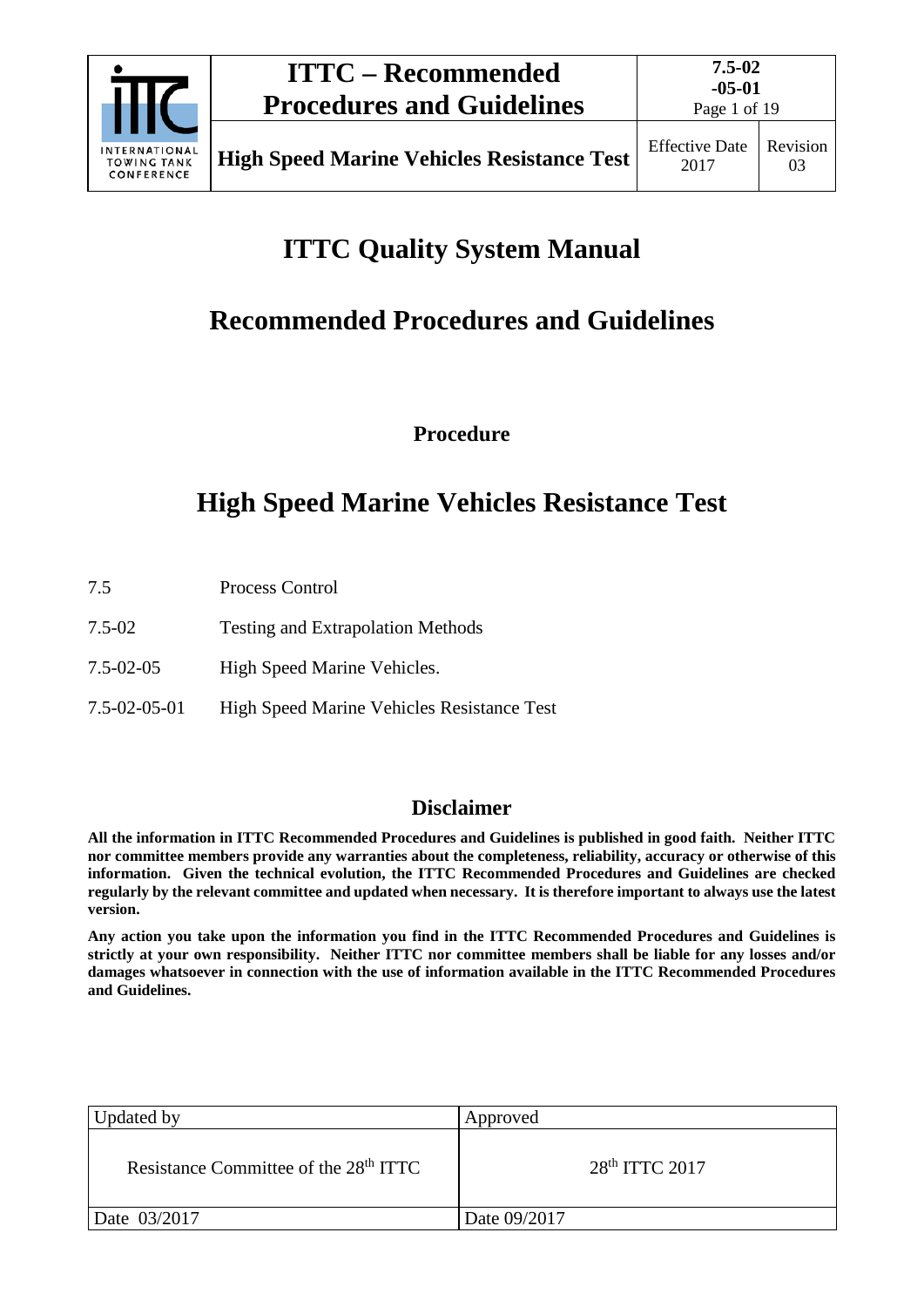

# **ITTC – Recommended Procedures and Guidelines**

**7.5-02 -05-01**

**High Speed Marine Vehicles Resistance Test** Effective Date

# **Table of Contents**

| 1.               |         | <b>PURPOSE OF PROCEDURE3</b>                         |  |
|------------------|---------|------------------------------------------------------|--|
| $\overline{2}$ . |         |                                                      |  |
| 2.1              |         | Data Reduction Equations3                            |  |
| $2.2\,$          |         | Definition of Variables3                             |  |
|                  |         |                                                      |  |
| 3.               |         | <b>DESCRIPTION OF PROCEDURE 4</b>                    |  |
| 3.1              |         | Model and Installation 4                             |  |
|                  | 3.1.1   |                                                      |  |
|                  | 3.1.2   |                                                      |  |
| 3.2              |         |                                                      |  |
| 3.3 <sub>1</sub> |         |                                                      |  |
|                  | 3.3.1   |                                                      |  |
|                  | 3.3.2   |                                                      |  |
|                  | 3.3.3   |                                                      |  |
|                  | 3.3.4   |                                                      |  |
|                  | 3.3.5   |                                                      |  |
|                  | 3.3.6   |                                                      |  |
|                  |         |                                                      |  |
|                  | 3.4.1   |                                                      |  |
|                  | 3.4.2   | Resistance dynamometer8                              |  |
|                  | 3.4.3   | Sinkage and trim transducers 8                       |  |
|                  | 3.4.4   |                                                      |  |
|                  | 3.4.5   |                                                      |  |
|                  | 3.4.6   |                                                      |  |
|                  | 3.4.7   |                                                      |  |
|                  | 3.4.8   | Signal conditioning and data<br>acquisition system 9 |  |
|                  | $3.5 -$ | <b>Test Procedure &amp; Data Acquisition.9</b>       |  |
|                  | 3.5.1   |                                                      |  |
|                  | 3.5.2   |                                                      |  |
|                  |         |                                                      |  |

|    |     | 3.5.3 |                                                         |
|----|-----|-------|---------------------------------------------------------|
|    |     | 3.5.4 | Measured quantities  10                                 |
|    |     |       | 3.6 Data Reduction and Analysis 10                      |
|    |     | 3.6.1 | Analysis of model scale results 11                      |
|    |     | 3.6.2 | Extrapolation to full scale 11                          |
|    |     | 3.6.3 |                                                         |
|    | 3.7 |       |                                                         |
| 4. |     |       | <b>SPECIAL CONSIDERATIONS 14</b>                        |
|    | 4.1 |       |                                                         |
|    | 4.2 |       | Appendage Effects14                                     |
|    | 4.3 |       | <b>Wetted Area Estimation 15</b>                        |
|    | 4.4 |       | Spray Resistance 16                                     |
|    | 4.5 |       |                                                         |
|    | 4.6 |       | Captive Resistance Tests 16                             |
|    |     | 4.6.1 | Fully captured force measurements<br>and simulation  16 |
|    |     | 4.6.2 | Partially captured force                                |
|    |     |       | measurements17                                          |
|    |     | 4.6.3 | Automatic attitude control 17                           |
|    |     |       | 4.7 Added Resistance in Waves 17                        |
|    |     | 4.7.1 | Speed $&$ connection to carriage .17                    |
|    |     | 4.7.2 |                                                         |
|    |     | 4.7.3 | Calculating the added resistance 18                     |
| 5. |     |       |                                                         |
|    | 5.1 |       | <b>Uncertainty Analysis  18</b>                         |
|    | 5.2 |       |                                                         |
| 6. |     |       |                                                         |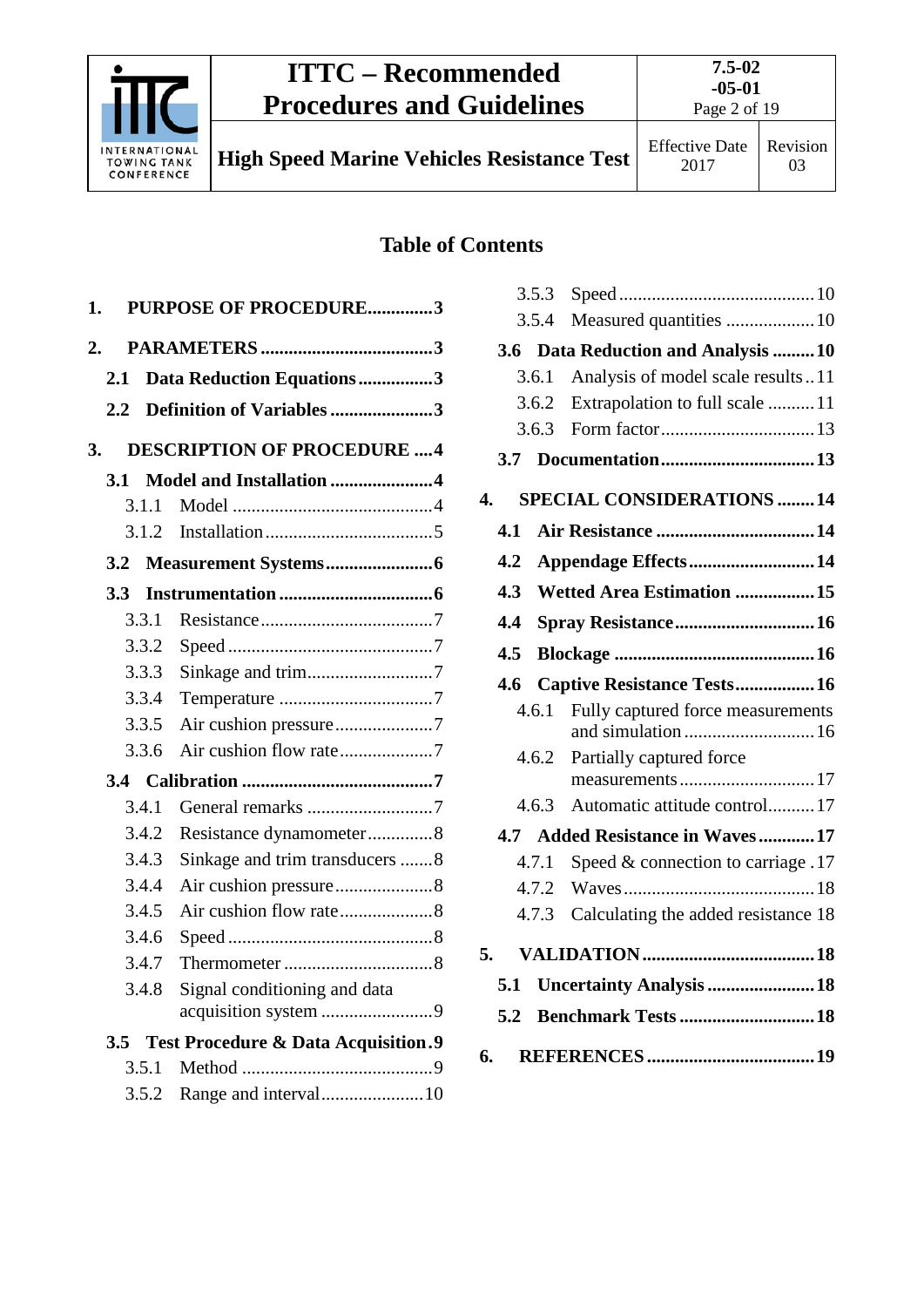

# **High Speed Marine Vehicle (HSMV) Resistance Test**

#### <span id="page-2-0"></span>**1. PURPOSE OF PROCEDURE**

The purpose of the procedure is to ensure consistency of methodology and the acquisition of correct results for the resistance tests of highspeed marine vehicles (HSMV). High speed marine vehicles are for this purpose defined to be vessels with a design speed corresponding to a Froude number above 0.45, and/or a speed above  $3.7 \nabla^{1/6}$  (m/s) ( $\nabla$  in m<sup>3</sup>) and/or where high trim angles are expected and/or for dynamically and/or aero-statically supported vessels.

There are many different types of HSMV, some of which require special test procedures. The primary focus of this procedure is on semidisplacement mono-hulls and catamarans as well as planing hulls. Where possible the procedure is kept general enough to suit a wider range of vessel types. Special problems with other types of HSMV are also considered.

#### <span id="page-2-2"></span><span id="page-2-1"></span>**2. PARAMETERS**

#### **2.1 Data Reduction Equations**

Total resistance coefficient

$$
C_{\rm T} = \frac{R_{\rm T}}{\frac{1}{2}\rho S_0 V^2}
$$

Residuary resistance coefficient

$$
C_{\rm R} = C_{\rm TM} - C_{\rm FM} S_{\rm M} / S_{\rm 0M} - C_{\rm AAM} - C_{\rm APPM}
$$

Frictional resistance coefficient – ITTC'57 model-ship correlation line

$$
C_{\rm F} = \frac{0.075}{(\log_{10} Re - 2)^2}
$$

Air resistance coefficient

$$
C_{AA} = \frac{\rho_A V_A^2 A_V C_D}{\rho V^2 S}
$$

Appendage resistance coefficient

$$
C_{\rm APP}=\frac{R_{\rm APP}}{\frac{\rho}{2}SV^2}
$$

Added resistance in waves (model scale)

$$
R_{\text{AWM}} = R_{\text{TWM}} - R_{\text{TM}}
$$

Froude number

$$
Fr = \frac{V}{\sqrt{gL}}
$$

Depth Froude number

$$
Fr_{\rm h} = \frac{V}{\sqrt{gh}}
$$

Reynolds number

$$
\text{Re} = \frac{V L}{\nu}
$$

#### <span id="page-2-3"></span>**2.2 Definition of Variables**

*A*<sup>V</sup> Transverse section area (for air resistance)  $(m<sup>2</sup>)$ 

*C*<sup>A</sup> Model-ship correlation allowance

- *C*AA Air drag coefficient
- *C*APP Appendage resistance coefficient

 $C_D$  Drag coefficient

*g* Gravity constant  $(m/s^2)$ 

*h* Depth of water (m)

*k* Form factor

*L* Representative length [normally *L*WL for *Fr* and  $L_M$  for  $Re$  (m)

*L*<sub>M</sub> Mean wetted length, underway (m)

*L*WL Length on static waterline (m)

 $p_{\text{CU}}$  Air cushion pressure (N/m<sup>2</sup>)

 $Q_{\text{CU}}$  Air cushion flow rate  $(m^3/s)$ 

 $R_{\text{T}}$  Total resistance (horizontal force) (N)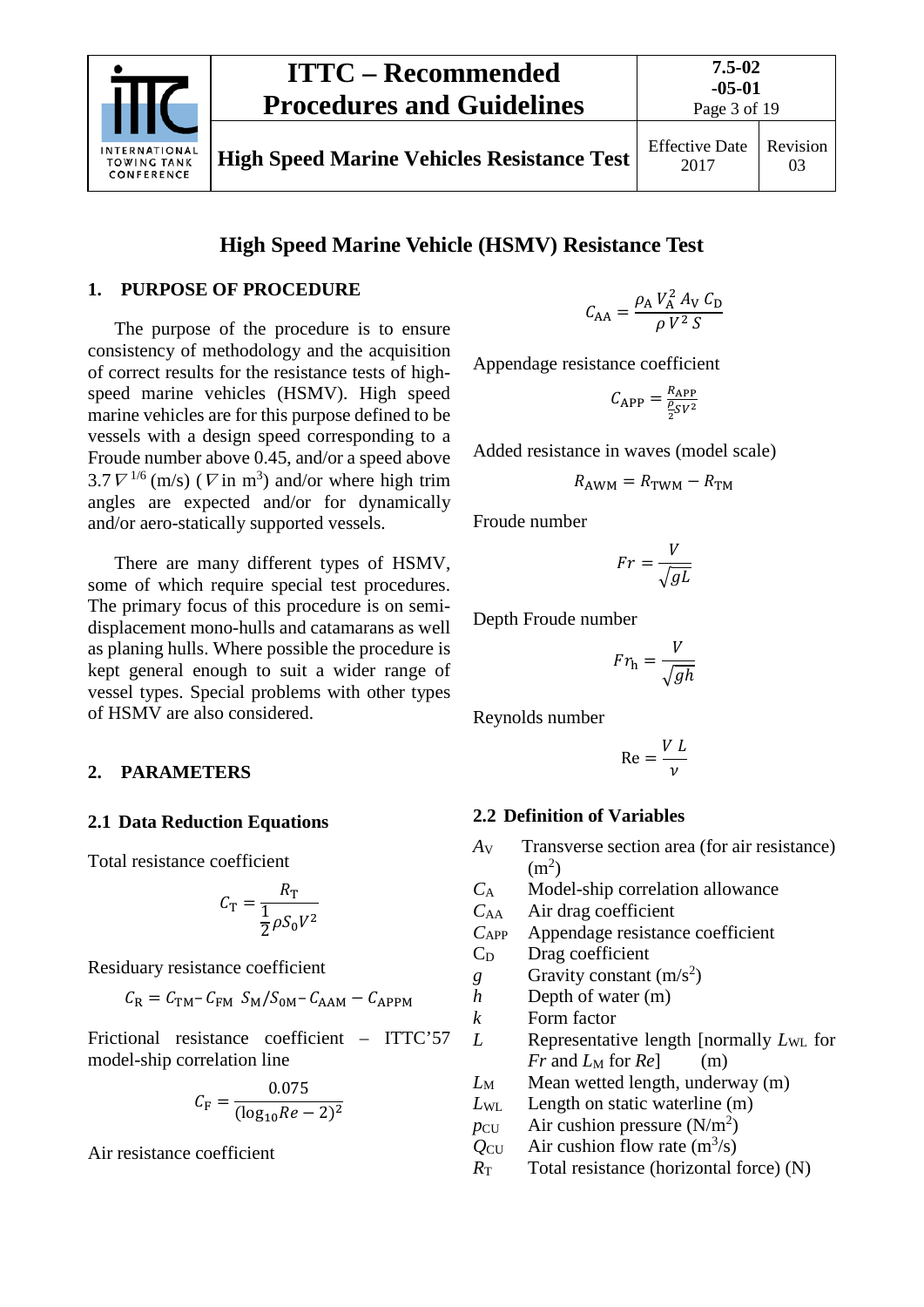

# **ITTC – Recommended Procedures and Guidelines**

Page 4 of 19

**High Speed Marine Vehicles Resistance Test** Effective Date

- *R*<sup>F</sup> Frictional resistance (N) *R*AW Added resistance in waves (N)
- $R_{\text{TW}}$  Total resistance in waves (N)
- *R*App Appendage resistance (N)
- *S* Running wetted surface area  $(m^2)$
- $S_0$  Nominal wetted surface area  $(m^2)$
- $S_{WW}$  Average wetted surface area in waves  $(m^2)$
- $t$  Tank water temperature  $({}^{0}C)$
- *t*<sub>S</sub> Static trim (m)
- $t_V$  Running trim  $(m)$
- *V* Speed (m/s)
- $V_A$  Air speed (m/s)
- *zV* Running sinkage (m)
- $\theta$ <sup>V</sup> Running (dynamic) trim angle (degree)
- λ Scale ratio
- <sup>∇</sup> Moulded displacement volume of the model  $(m^3)$
- *v* Kinematic viscosity  $(m^2/s)$
- $\rho$  Mass density of water (kg/m<sup>3</sup>)
- $\rho_A$  Mass density of air (kg/m<sup>3</sup>)

Subscript  $M$  signifies model scale value Subscript s signifies full scale ship value Subscript  $_A$  signifies appendage value

# <span id="page-3-0"></span>**3. DESCRIPTION OF PROCEDURE**

The testing of resistance of HSMV is in many respects very similar to testing the resistance of conventional displacement ships. The main differences are related to:

- Dynamic lift and trim is more important
- Air resistance is more important and the effects of air resistance might influence the trim
- Scale effects on lifting surfaces and appendages can create problems

# <span id="page-3-2"></span><span id="page-3-1"></span>**3.1 Model and Installation**

# 3.1.1 Model

The model should be manufactured according to the ITTC Recommended Procedure 7.5-01-01- 01 Ship Models, with particular attention being paid to model manufacturing tolerances, surface finish, appendage manufacture and the size and positioning of turbulence stimulation. It should be noted that compared with conventional displacement ship models, many HSMV*s* require special attention to minimising the model weight. This is especially the case for models that are going to be used for propulsion tests or for models to be fitted with appendages.

The model should generally be as large as possible for the size of the laboratory and the maximum speed of the towing carriage. Also the size of the propulsor(s) could determine the minimum size of a model. The geosim model tests reported in the  $19<sup>th</sup> ITTC$  (1990) provide guidance on the likely practical limiting features of model size. In addition to what is stated in ITTC Recommended Procedure 7.5-01-01-01, Ship Models, it is recommended that the model be equipped with a superstructure with the same basic shape and main dimensions as that of the ship. The purpose and alternatives to the use of a superstructure are discussed in Section 4.1. Adequate grid reference lines must be applied to the model for estimating the dynamic wetted area.

The application of a boundary layer turbulence stimulation is recommended when the Reynolds number is less than  $5\times10^6$  based on mean or effective wetted length. For models tested solely at higher Reynolds numbers, turbulence stimulation might be omitted. Refer to ITTC Recommended Procedure 7.5-01-01-01 Ship Models for a description of alternative means of turbulence stimulation. The use of trip wires is not recommended on high speed models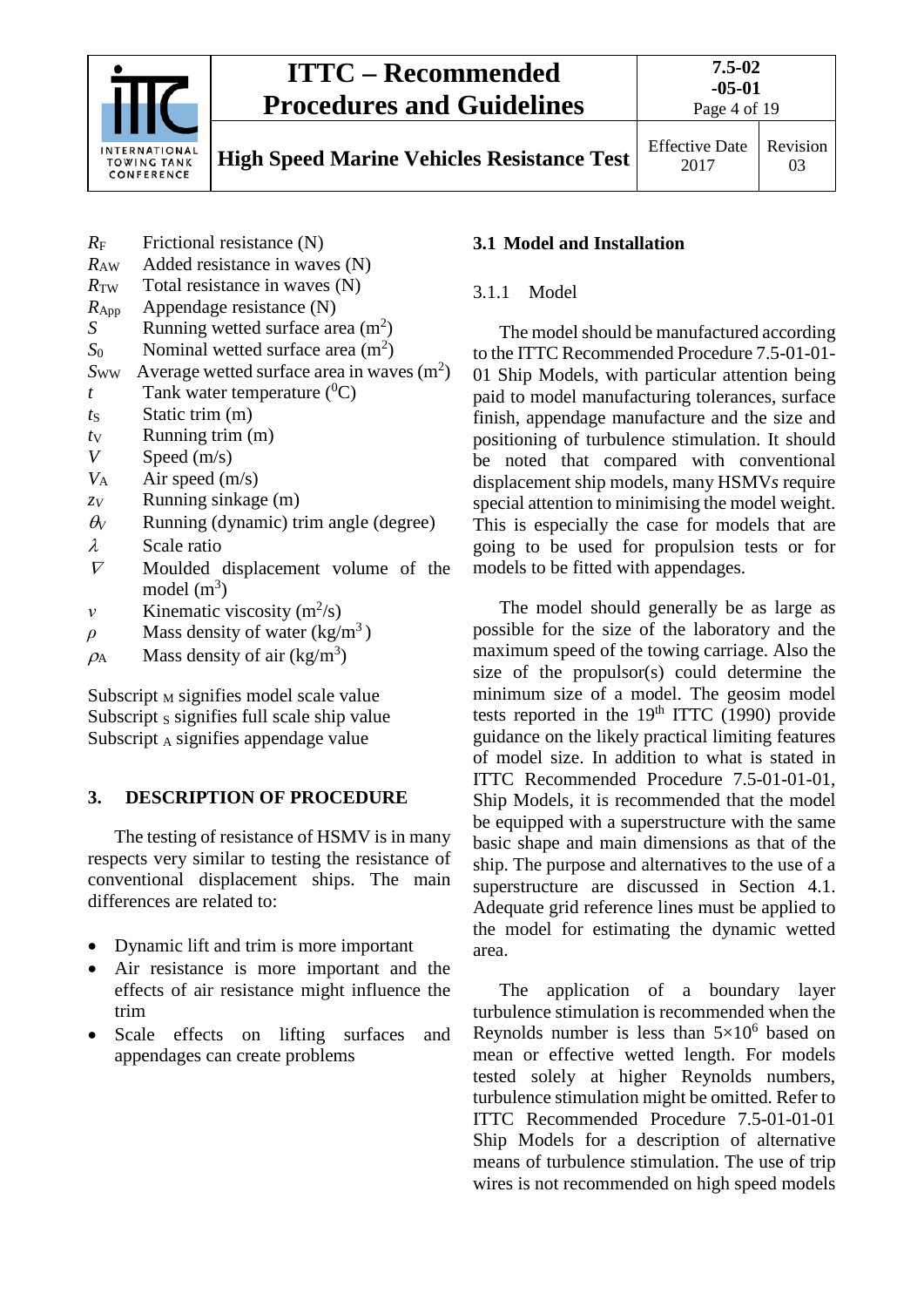

due to the risk of air suction. Sand strips are the preferred method of turbulence stimulation for long slender hulls, such as high speed catamarans. For vessels with significant change in running attitude with speed, great care must be taken in the placement of the turbulence stimulation. Test runs must be carried out if there are doubts about the placement.

The resistance of appendages is often an important and difficult question for HSMVs. This question is discussed in more detail in Section 4.2, but the following basic approximate rule is offered: Appendages not used for producing lift or altering the trim could be left off the model and the computed resistance of these appendages added in the extrapolation to full scale. Appendages required for the propulsion test (if such a test is to be carried out) must be present. For small models it is advisable to leave out appendages following the above rule in order to avoid problems with laminar separation. For large models it can be beneficial to include appendages, at least the ones located in the wake affected area in the aft part of the model. Turbulence stimulation is recommended for appendages protruding out of the boundary layer of the model.

The size of HSMV appendages is often too small to obtain a Reynolds number of  $5\times10^6$ . In such cases, turbulence stimulation on the appendages might be a reasonable solution.

# <span id="page-4-0"></span>3.1.2 Installation

The application of the tow force should be such that it resembles the direction of the propulsion force as closely as possible. This is to avoid artificial trim effects due to the tow force. The preferred way of doing this is to tow in the elongation and the direction of the propeller shaft. If this cannot be accomplished, then the artificial trim moments introduced by the towing should be corrected for by an appropriate shift in the LCG. An alternative is to test the model fixed to the carriage in a range of different heave and trim values, as described in more detail in Section 4.6.

The resistance is taken as the horizontal component of the applied tow force.

Guides may be fitted to prevent the model from yawing or swaying: these should not restrain the model in any other direction of movement, nor be able to impose any force or moment on the model which would cause it to roll or heel. The arrangement of any such guides that include sliding or rolling contacts should introduce the least possible friction forces. The model should be positioned in a way that it is in the centreline of the tank and parallel to the tank walls.

If any instruments carried in the model are linked to the carriage by flexible cables, great care should be taken to ensure that the cables do not impose any force on the model in the running condition; in practice the cables should therefore hang vertically from the carriage. Care should also be taken to balance any instruments that must have attachments to both the model and the carriage (e.g. mechanical trim recorders).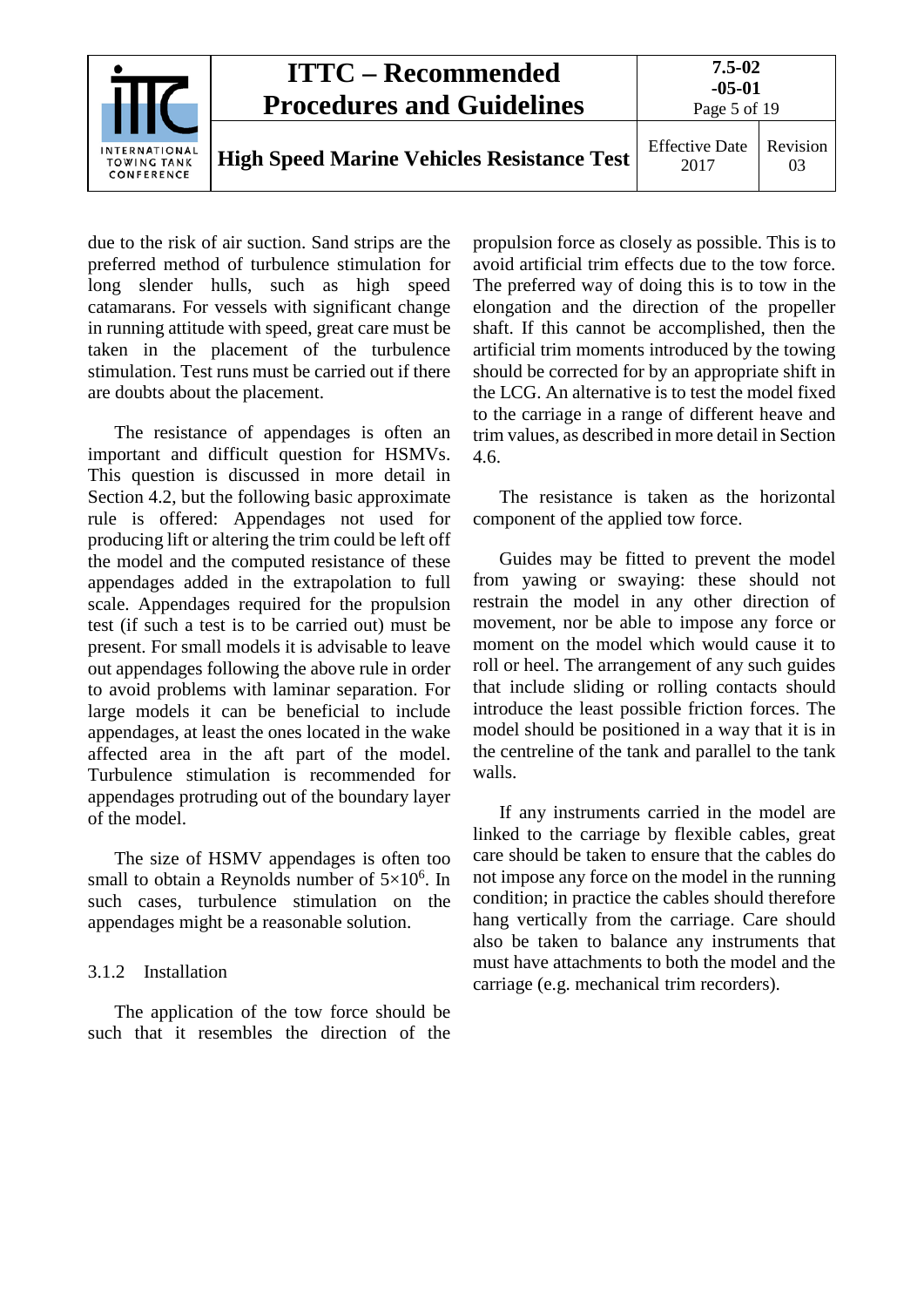|                                                          | <b>ITTC – Recommended</b><br><b>Procedures and Guidelines</b> | $7.5 - 02$<br>$-05-01$<br>Page 6 of 19 |                |
|----------------------------------------------------------|---------------------------------------------------------------|----------------------------------------|----------------|
| <b>INTERNATIONAL</b><br><b>TOWING TANK</b><br>CONFERENCE | <b>High Speed Marine Vehicles Resistance Test</b>             | <b>Effective Date</b><br>2017          | Revision<br>03 |



Figure 1 Typical measurement system

#### <span id="page-5-0"></span>**3.2 Measurement Systems**

Figure 1 shows a typical measurement system. The following quantities are measured:

- Model speed
- Total resistance
- Sinkage fore and aft (or running trim and sinkage)
- Water temperature (for calculation of viscosity)
- Dynamic wetted surface area (for models with significant change in wetted area)
- Air cushion pressure (for models with air cushion)
- Air flow rate (for models with air cushion)

# <span id="page-5-1"></span>**3.3 Instrumentation**

The quoted bias accuracies are for indicative purposes only. Uncertainty analysis should be used to derive actual requirements. Dynamic wetted surface area estimation is covered in Section 4.1.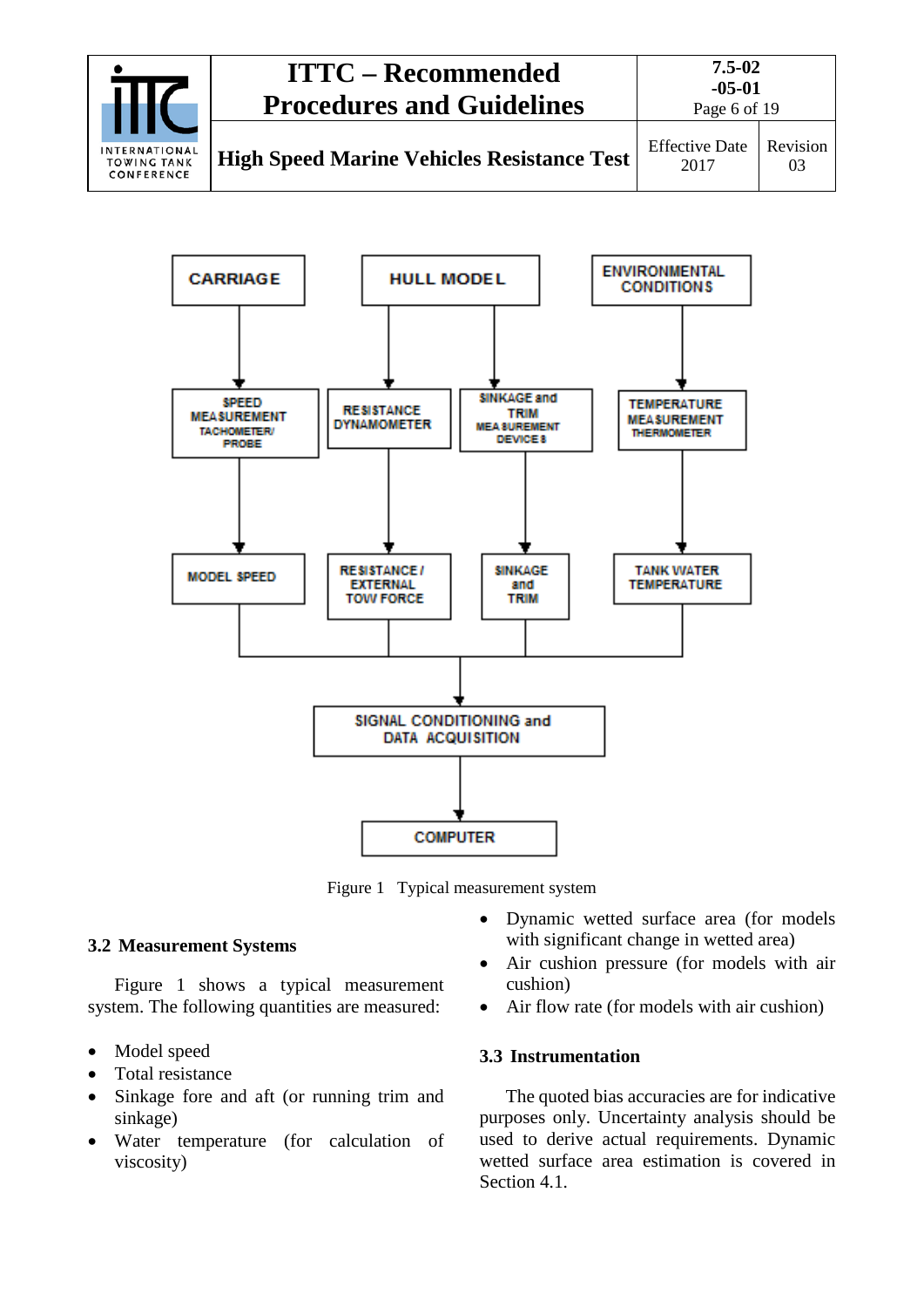| <b>ITTC – Recommended</b><br><b>Procedures and Guidelines</b> | $7.5 - 02$<br>$-05-01$<br>Page 7 of 19            |                               |                |
|---------------------------------------------------------------|---------------------------------------------------|-------------------------------|----------------|
| <b>INTERNATIONAL</b><br><b>TOWING TANK</b><br>CONFERENCE      | <b>High Speed Marine Vehicles Resistance Test</b> | <b>Effective Date</b><br>2017 | Revision<br>03 |

#### <span id="page-6-0"></span>3.3.1 Resistance

The resistance dynamometer should measure the horizontal tow force to within 0.2% of its maximum load or 0.05 N, whichever is the larger. This does not necessarily imply that the resistance itself is measured within the same tolerance of its true value.

### <span id="page-6-1"></span>3.3.2 Speed

Ideally the speed of the model through the water should be measured directly throughout the measuring run. Since this is in general impractical, one of the following two methods may be employed:

- 1. the speed of the towing carriage relative to the ground should be measured. This may be measured using a trailing wheel with encoder or similar, direct from the carriage drive, using optical/proximity sensors with a counter/timer, or by another appropriate method.
- 2. the speed of the towing carriage relative to the water should be measured by a flowmeter far in front of the model. In this case the flowmeter wake and waves should be minimised.

The speed of the model should be measured to within 0.1% of the maximum speed or within 3 mm/sec, whichever is the larger.

#### <span id="page-6-2"></span>3.3.3 Sinkage and trim

Sinkage fore and aft may be measured with mechanical guides, potentiometers, encoders, LDVTs or with remote (laser or ultrasonic) distance meters; the running trim is then calculated from the measured running sinkage fore and aft. Alternatively, the running trim may be measured directly using an angular measuring device with the measurement of the sinkage at one point.

The sinkage should be measured to within 1.0 mm. If the trim is measured directly, rather than deduced from a measurement of sinkage fore and aft, it should be measured to an accuracy of 0.1 deg.

#### <span id="page-6-3"></span>3.3.4 Temperature

The water temperature should be measured at a depth near half of the model draught using a thermometer.

### <span id="page-6-4"></span>3.3.5 Air cushion pressure

The air cushion pressure (if measured) should be measured with an accuracy of 1% of the average (designed) air cushion pressure.

#### <span id="page-6-5"></span>3.3.6 Air cushion flow rate

The air cushion flow rate should be detectable to within 10% of the mean (design) air flow rate. The air cushion flow rate is often determined by the use of a calibration diagram on the measured pressure and fan speed.

# <span id="page-6-7"></span><span id="page-6-6"></span>**3.4 Calibration**

#### 3.4.1 General remarks

All devices used for data acquisition should be calibrated regularly. For calibration, the measured quantities should be either substituted by calibrated weights and pulses or checked by already calibrated other measuring devices. The range of the calibration should include at least the range of values to be measured in the experiment. Calibration diagrams, where the measured quantities (output values) are plotted versus the calibration units (input units), may be useful to check the calibration itself as well as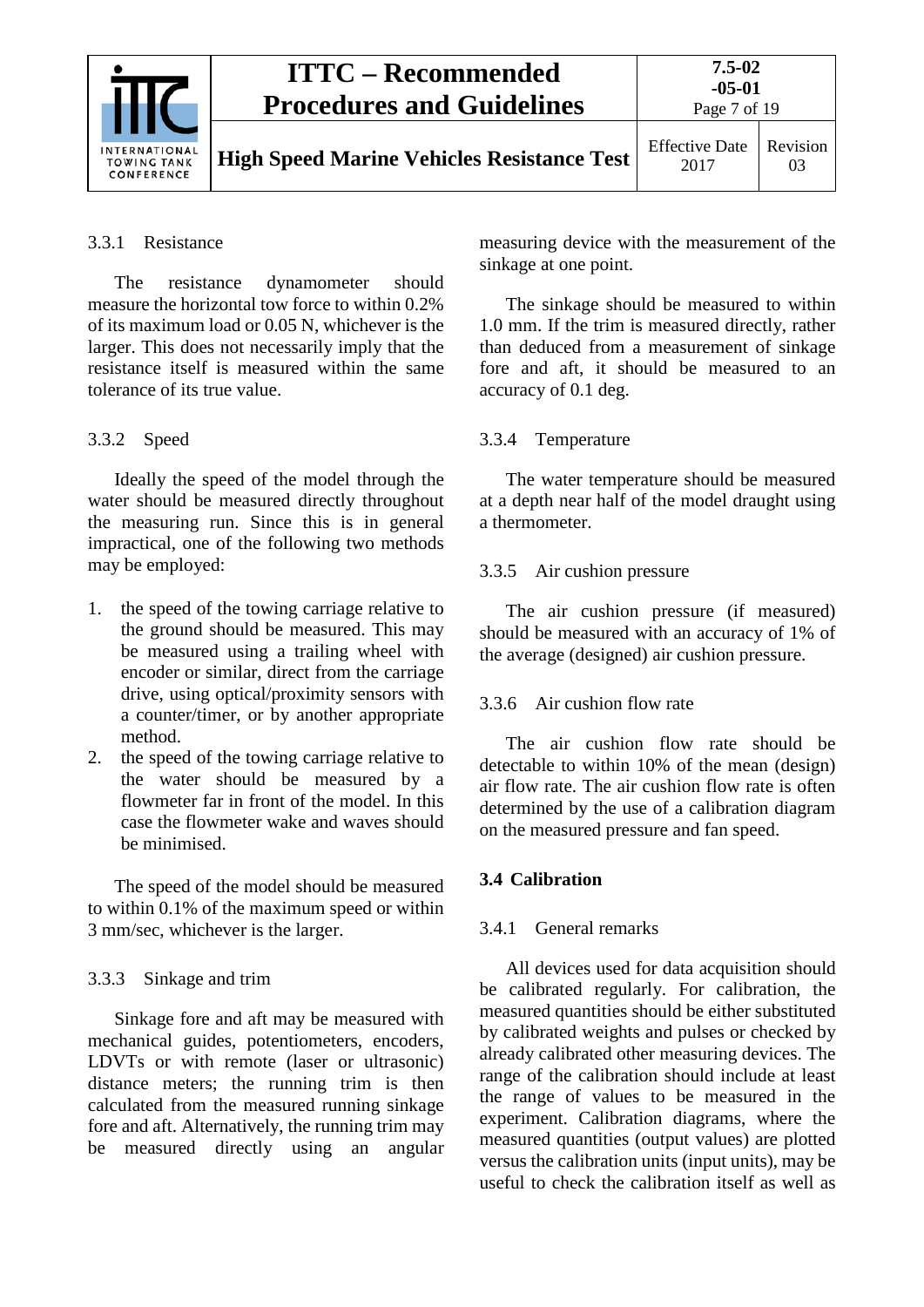|                                                   | <b>ITTC – Recommended</b><br><b>Procedures and Guidelines</b> | $7.5 - 02$<br>$-05-01$<br>Page 8 of 19 |                |
|---------------------------------------------------|---------------------------------------------------------------|----------------------------------------|----------------|
| INTERNATIONAL<br><b>TOWING TANK</b><br>CONFERENCE | <b>High Speed Marine Vehicles Resistance Test</b>             | <b>Effective Date</b><br>2017          | Revision<br>03 |

the linearity of the instruments. Calibration should generally be in accordance with ITTC Recommended Procedure 7.6-01-01.

The calibrations of the resistance dynamometer and the sinkage and/or trim sensors should be checked immediately prior to the testing. The calibrations should preferably include as much of the measurement chain as possible (e.g. amplifier, filter, A/D converter). If the check indicates that the required accuracies cannot be met, the calibration should be renewed or the instrument replaced and the check repeated. Daily checking of a pulse counter type speed measurement device is usually not required. Instead, the check on this device is covered by calibrations carried out at regular intervals.

Where the gravitational constant *g* is used in calculations, the value chosen should be appropriate to the location of the tank.

#### <span id="page-7-0"></span>3.4.2 Resistance dynamometer

The calibration of the resistance dynamometer should be carried out by the use of calibrated weights as an input to the instrument.

# <span id="page-7-1"></span>3.4.3 Sinkage and trim transducers

The calibration of linear measuring devices should be performed with a calibrated ruler or other appropriately calibrated device such as a length bar or Vernier height gauge. Angular measuring devices should be calibrated against an accurate angular scale.

# <span id="page-7-2"></span>3.4.4 Air cushion pressure

The air pressure sensor should be calibrated against a well-known pressure, either by use of another pressure sensor that is already calibrated, or against a known height of water column (a mercury column can be used, but it is then harder to obtain an accurate reading).

### <span id="page-7-3"></span>3.4.5 Air cushion flow rate

If the air flow rate in the experiment is going to be found from measurement of cushion pressure and fan rotational speed, then calibration curves for the fan(s) must be determined as part of the calibration. A calibrated flow rate meter is needed, or a Venturi meter or orifice type instrument must be constructed. The fan is then run at different rotational speeds and the delivered pressure must be varied using a variable aperture or some other method. The delivered flow rate is measured for each combination of backpressure and fan rate of revolutions. Two-variable calibration curves may then be constructed. The rotational speed sensor on the fan should be calibrated, for instance using a pulse counter with verified accuracy.

# <span id="page-7-4"></span>3.4.6 Speed

The calibration of the carriage speed will depend mainly on how the carriage speed is measured. The carriage speed should be checked regularly and respective records should be stored.

Where possible the carriage speed measured with the primary speed measurement system should be checked with an alternative measurement system.

# <span id="page-7-5"></span>3.4.7 Thermometer

Thermometers should be calibrated according to common standards and/or following the advice of the manufacturer and should be accurate to within  $0.1^{\circ}$  C.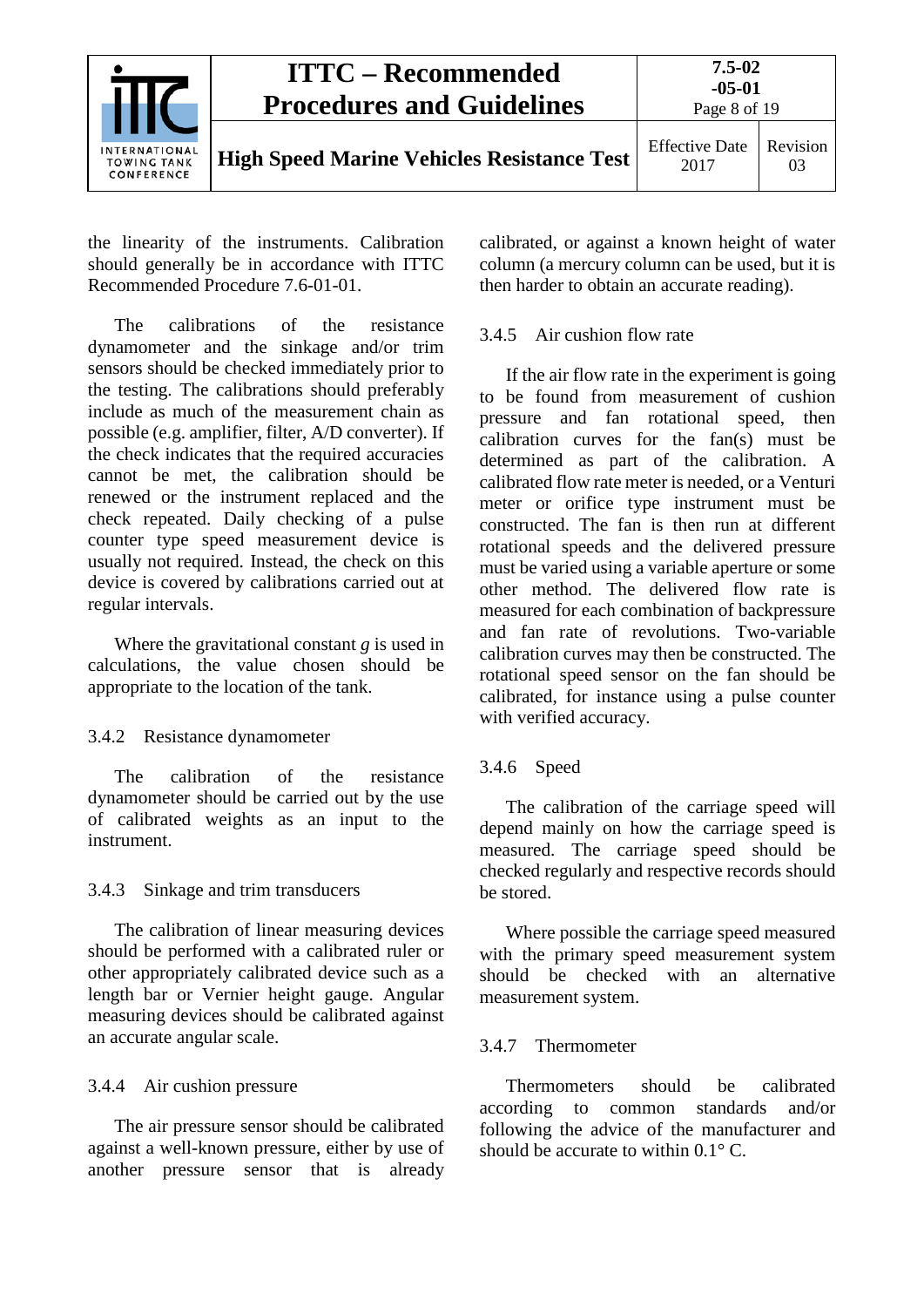

#### <span id="page-8-0"></span>3.4.8 Signal conditioning and data acquisition system

The various components of the signal conditioning and data acquisition system (e.g. amplifies, filters, A/D converters) should be checked and calibrated according to the manufacturers recommended schedule. Key features of the system, such as cut-off frequencies of filters employed, and resolution and sampling rate of A/D converters should be recorded.

# <span id="page-8-2"></span><span id="page-8-1"></span>**3.5 Test Procedure & Data Acquisition**

### 3.5.1 Method

Before each run begins zero readings of all instruments must be taken, over a period long enough to give a representative mean value.

The model is towed at speeds giving the same Froude numbers as for the full scale ship.

The model speed is selected and the model accelerated to that speed.

It is important to minimise "overshoot" of speed, since this will result in waves overtaking the model.

If the model has been held during initial acceleration, it is released as soon as the selected speed has been reached.

It is recommended that the data acquisition may either begin after a steady speed has been reached; or, alternatively, data acquisition may take place continuously from the time at which the zero readings are logged (in order to allow the entire speed profile to be determined).

The mean values are derived afterwards from a section of the time series during which the speed was steady. In some cases unsteady oscillations (related to unsteady wave resistance effects) may be observed in the measurements even when the model speed is constant. Where these oscillations have a significant magnitude, it is important to calculate the mean values of parameters of interest over an integer number of oscillation cycles; where possible, it is desirable to use at least five oscillations to find the mean. Note that the frequency of these oscillations in an unbounded fluid may be estimated as:

#### $f = 8\pi V/g(Hz)$

Maximum and minimum values together with mean and standard deviations should be stored for each run.

This process is repeated at other selected speeds covering the required speed range, avoiding continuous progression from one limit to the other. For example, runs at alternate speeds from the lowest speed to the highest followed by the highest speed to the lowest filling in the gaps.

There should be sufficient waiting time between consecutive runs to achieve similar conditions for each of the runs and to obtain consistency in results. This waiting time will depend on the size and type of model, model speed and test facility. The waiting time should be recorded.

In some cases it may be necessary to shift the LCG of the model to correct for artificial trim effects from resistance components that influence the trim but do not follow Froude's scaling laws. Examples of such resistance are air resistance, appendage resistance and viscous resistance, when the propulsion force is applied far from the centre of viscous resistance, such as for a vessel to be propelled by air propellers. When the tow-point is not in the extension of the propulsor line of thrust, it is then also necessary to shift the LCG for the trim effect of the total model resistance.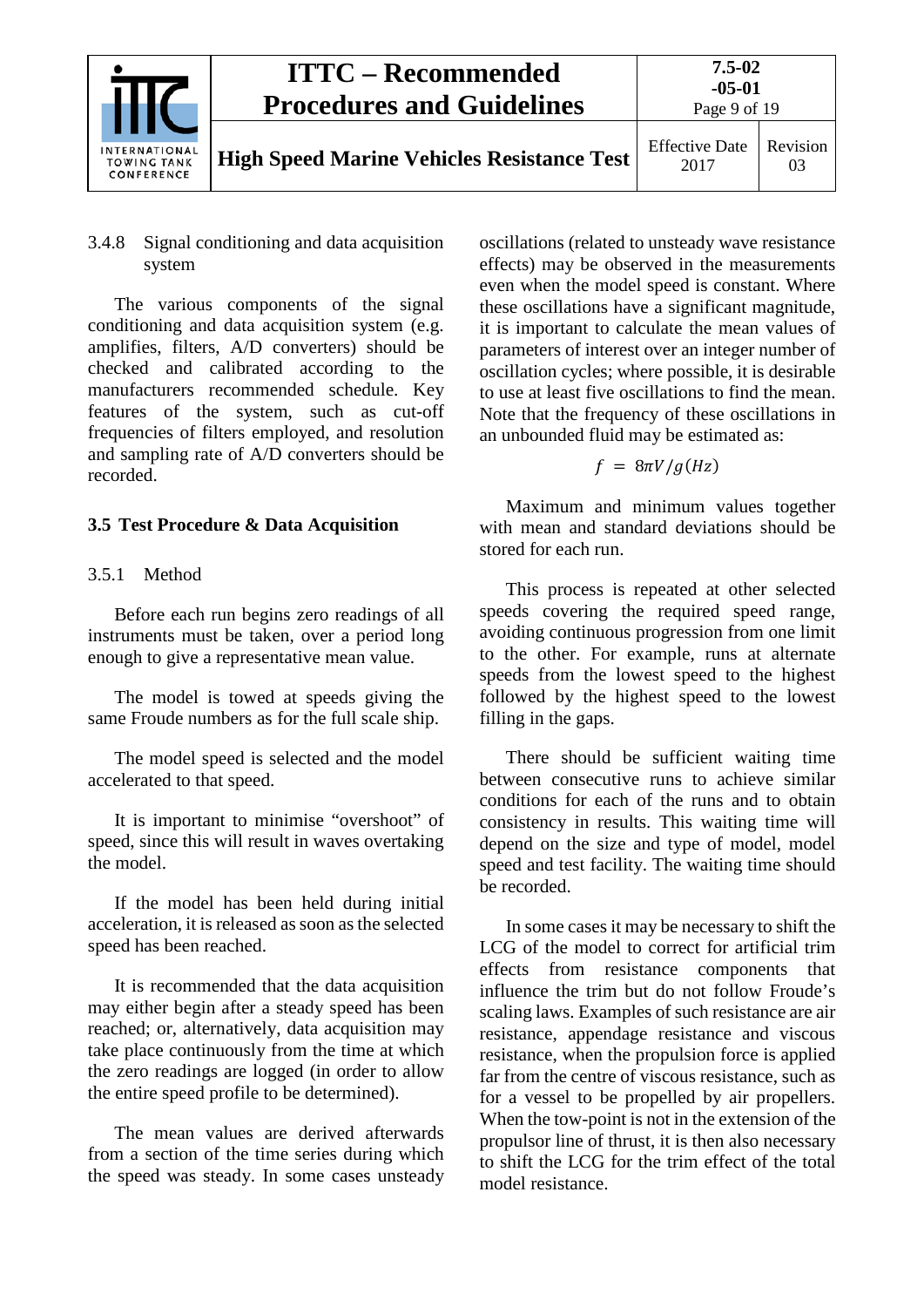

An alternative approach to correct for artificial trim effects would be to apply the towing force in such a way that its lever also produces the correct longitudinal trimming moment.

# <span id="page-9-0"></span>3.5.2 Range and interval

The speed range should extend from at least 5% below the lowest speed at which reliable data is required to at least 5% above the highest speed required. This range should be covered by a suitable number of speeds. Care should be taken to ensure that there is sufficient number of speeds to define humps or hollows and other rapidly changing features of the curve.

### <span id="page-9-1"></span>3.5.3 Speed

The following aspects should be noted when measuring speed:

- Attention should be paid to residual currents in the towing tank near the surface, which are caused by previous tests. It is not unusual to exclude the first run of the day if no active artificial circulating device is available. This has however not always shown to be necessary and can be investigated with an uncertainty analysis. For more information see General Guidelines for Uncertainty Analysis in Resistance Tests, provided in QM 7.5-02-02-02.
- It is essential that the speed of the model through the water should be constant throughout, and for a significant distance before, that part of the time series used for the calculation of the mean values of the parameters of interest.
- Steadiness of the carriage speed is an essential element in achieving a steady model speed, but it is not necessarily sufficient since the rate of change of the initial acceleration and the moment and

manner of release of the model may interact with the model-dynamometer system and cause it to oscillate.

• During the measuring run, the carriage speed should normally not vary by more than 0.1% of the mean speed or 3 mm/s, whichever is the larger. The cyclic characteristics of the carriage speed control system should be such as not to synchronise with the natural frequency of the model dynamometer system.

### <span id="page-9-2"></span>3.5.4 Measured quantities

During each run, the measured values of speed, resistance, sinkage and trim should be recorded continuously. Quantities used to establish wetted surface should be established as an average for the run.

The sampling rate shall be selected following Nyquist requirements and taking into account low pass filtering to minimize the effects of aliasing.

Water temperature should be measured at a depth near half of the model draught. If there is a non-homogeneous temperature in the tank it should be recorded. Temperature measurements should be recorded at the beginning and end of each test sequence or at least on a daily basis.

# <span id="page-9-3"></span>**3.6 Data Reduction and Analysis**

The speed, resistance, sinkage and trim and any other continuously recorded quantities of the test should be presented as mean values derived from an integration of the instantaneous measured values over the same measuring interval (chosen according to the guidelines in Sections 3.5.1 and 3.5.2), with the appropriately averaged zero measurements subtracted from the average values.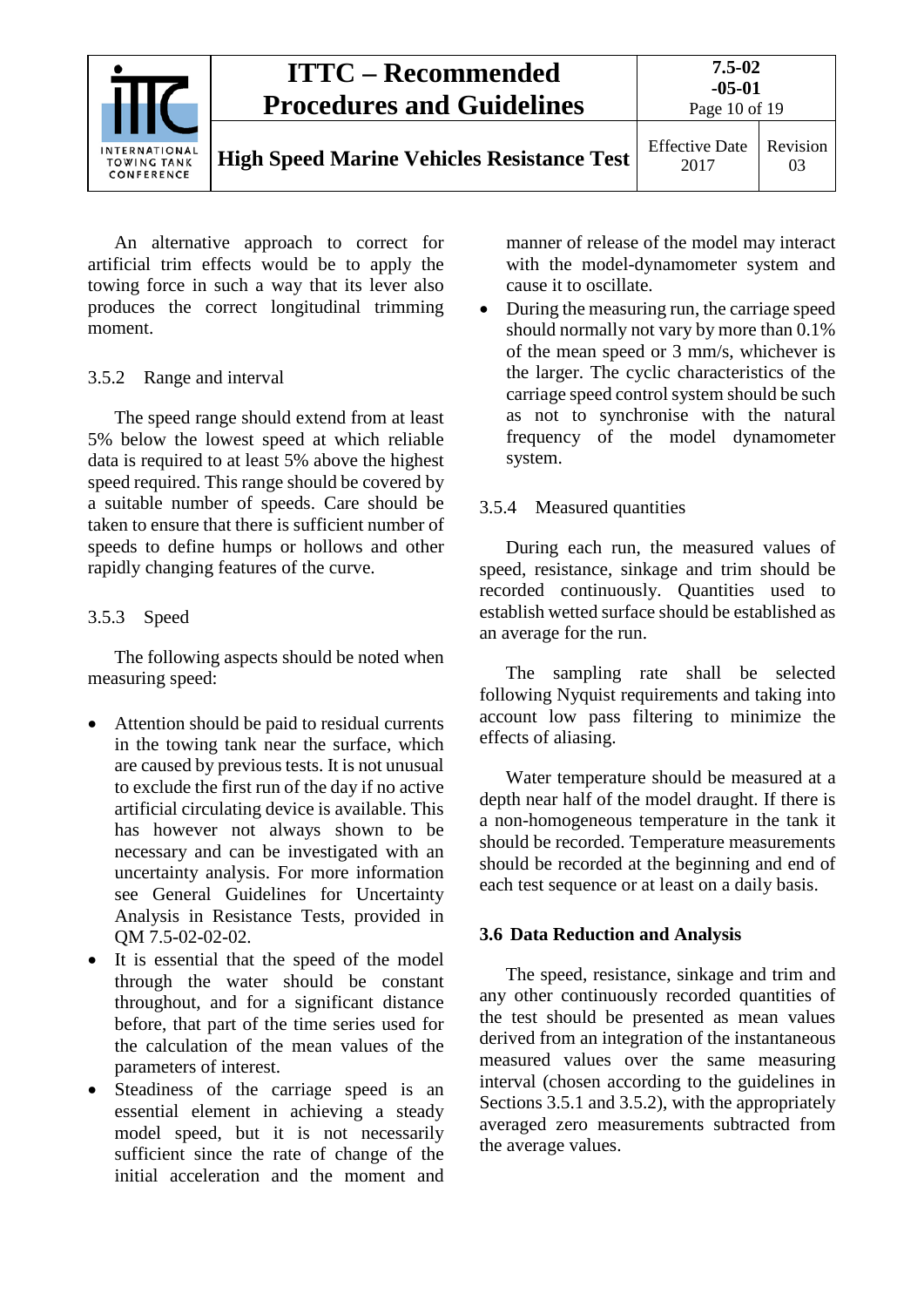

Running wetted surface is normally derived from underwater or above-water photographs, video recordings, paint smear techniques or from visual observations during the test runs as described in Section 4.3.

Total resistance and residual resistance coefficients, together with Froude number, are calculated for each speed using the data reduction equations given in Section [2.1.](#page-2-2)

#### <span id="page-10-0"></span>3.6.1 Analysis of model scale results

Resistance  $R_{TM}$  measured in the resistance tests is expressed in the non-dimensional form

$$
C_{\text{TM}} = \frac{R_{\text{TM}}}{\frac{1}{2}\rho_{\text{M}}S_{\text{0M}}V_{\text{M}}^2}
$$

It should be noted that the observed running wetted surface area will normally be used for HSMVs, see Section 4.3. It is however practical to use a constant value of wetted surface for nondimensionalisation, so in the formula above,  $S_0$ is a nominal wetted surface, for instance the value for zero speed, while S is used as symbol for the running wetted surface. The speed should, if necessary, be corrected for blockage by methods such as those described in Section 4.5. Values of water density and viscosity should be determined according to ITTC Recommended Procedure 7.5-02-01-03.

The residuary resistance coefficient *C*<sup>R</sup> is calculated without the use of a form factor  $k$  (see Section 3.6.3):

$$
C_{\rm R} = C_{\rm TM} - C_{\rm FM} S_{\rm M} / S_{\rm 0M} - C_{\rm AAM} - C_{\rm APPM}
$$

where  $C_{FM}$  is derived from the ITTC1957 correlation line for the model,  $C_{AAM}$  is the model wind resistance coefficient, and C<sub>APPM</sub> is the model appendage resistance coefficient (if appendages are present and their resistance scaled separately).  $C_{APPM}$  can be found by calculation or from the difference in resistance by testing with and without appendages.

The  $C_R$  or  $C_T$  curve is the best basis for judging if a sufficient number of test points have been obtained in order to define humps and hollows. The model resistance curve should be faired in order to facilitate reliable interpolation to obtain the resistance at the required speeds. The smoothing should be carried out with care in order not to remove humps and hollows. An acceptance criterion for the test might be derived based on the scatter in the  $C_R$  or  $C_T$ curve.

#### <span id="page-10-1"></span>3.6.2 Extrapolation to full scale

The proposed extrapolation method requires an established model - ship correlation for each type of HSMV. It is not possible to give general guidance to what this correlation factor should be, but is left instead to each facility to establish its own correlation factor. The extrapolation method adopted should be documented clearly in the test report.

The total resistance coefficient of a HSMV is

$$
C_{\rm TS} = C_{\rm R} + C_{\rm FS} S_{\rm S} / S_{\rm 0S} + C_{\rm AAS} + C_{\rm APPS} + C_{\rm A}
$$

where

- *C*FS is the frictional resistance coefficient of the ship according to the ITTC-1957 modelship correlation line.
- $C_R$  is the residual resistance coefficient obtained by the analysis of the model test results.
- $\bullet$   $C_{AA}$ , is the air resistance coefficient

$$
C_{AA} = \frac{\rho_A V_A^2 A_V C_D}{\rho V^2 S_0}
$$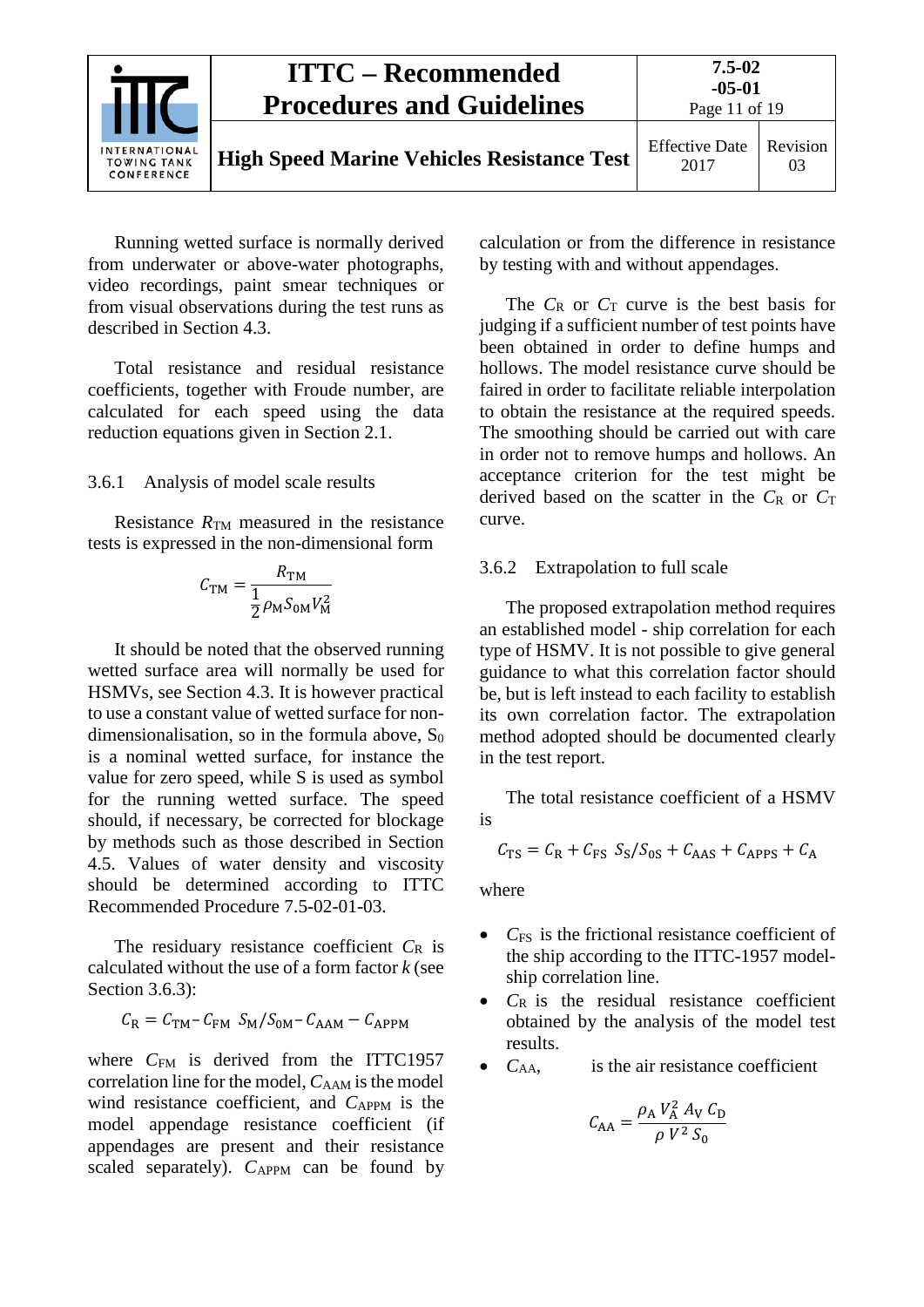|                                                   | <b>ITTC – Recommended</b><br><b>Procedures and Guidelines</b> | $7.5 - 02$<br>$-05-01$<br>Page 12 of 19 |                |
|---------------------------------------------------|---------------------------------------------------------------|-----------------------------------------|----------------|
| INTERNATIONAL<br><b>TOWING TANK</b><br>CONFERENCE | <b>High Speed Marine Vehicles Resistance Test</b>             | <b>Effective Date</b><br>2017           | Revision<br>03 |

The equation for air resistance coefficient  $C_{AA}$  is used for both model ( $C_{AAM}$ ) and full scale  $(C<sub>AdS</sub>)$ . For model scale the wind velocity  $V<sub>A</sub>$ might be different from the through water velocity *V* due to carriage displacement effects. In addition, the wind area *A*<sub>V</sub> and the drag coefficient C<sub>D</sub> might be different in model and full scale. However, if  $V_A = V$ , and  $A_V$  and  $C_D$  are considered to be equal in model and full scale, then the wind resistance might be left out of the extrapolation process.

- *C*APPS is the appendage resistance coefficient of the ship. It can be found by calculations, using the same method as for finding  $C_{APPM}$  but at full scale Re. If  $C_{APPM}$ is determined by testing with and without appendages, then *C*<sub>APPS</sub> should be obtained from extrapolation of *C*APPM using an acceptable friction line.
- *C*<sup>A</sup> is the model-ship correlation allowance.

The full scale ship resistance is then

$$
R_{\rm TS} = \frac{1}{2} \rho_{\rm S} V_{\rm S}^2 S_{0S} C_{\rm TS}
$$

Further details on the extrapolation process from model to full scale can be found in Recommended Procedure 7.5-02-03-01.4 1978 ITTC Performance Prediction Method.

The following specific considerations can be made for small waterplane area twin hulled craft (SWATH), hydrofoils, surface effect ships (SES), and air cushion vehicles (ACV).

Small Waterplane Area Twin Hull (SWATH) – Separate friction coefficients are determined for the struts and submerged hulls based on the Reynolds number of each component. Depending on the hull shape, it might be appropriate to use individual form factor values for the struts and submerged hulls when extrapolating resistance to full scale. Form

factors for cylindrical hulls, struts and control surfaces have been derived using theoretical and experimental methods (Granville, 1976) which may be used if no other source is available. Correlation allowances for SWATHs have been proposed over a wide range from 0.0000 to 0.0005.

Hydrofoils – For hydrofoils, the hull resistance should be analysed like the resistance of an ordinary HSMV without foils. The foil system resistance should be computed for full scale Reynolds number, or extrapolated from tests at a Reynolds number high enough to ensure fully turbulent flow. It is strongly advised that the foil system resistance be measured during the towing tests, as the uncertainty regarding the extent of turbulent flow on the foils in model scale will make it difficult to calculate the drag in model scale. If the hull is of a type for which a correlation is available, the hull resistance can be corrected with the applicable correlation coefficient, while the foil system drag should be added without a correction for correlation.

For high speed cavitating hydrofoils moving under free water surface the cavitation number is expressed in terms of Froude number, the submergence depth of the hydrofoil from free surface and the dynamic pressure. The cavitation number is therefore not a new parameter that affects the performance of cavitating hydrofoil as given by Bal (2007).

Surface Effect Ships (SES) – For SES craft, it is common practice to estimate the resistance components caused by hull friction and aerodynamic forces and then deduce the residual resistance, which includes the friction and induced drag of the seals. For calculating the friction resistance it is recommended that a Reynolds number based on the length of the wetted sidewall is used. Underwater or inside cushion photography is recommended for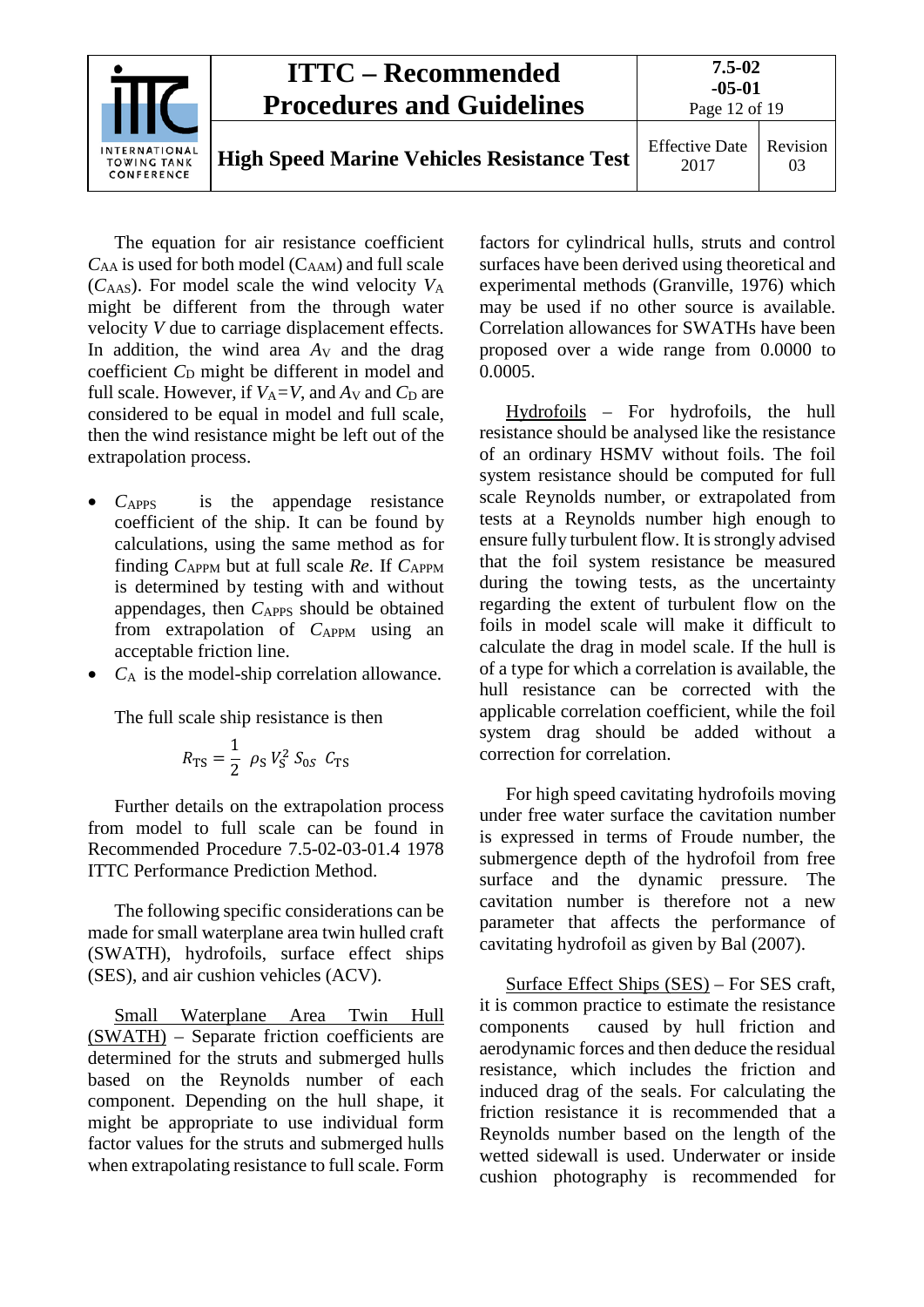

estimating the wetted surface area of the inner sidewalls. The aerodynamic resistance is best estimated from wind tunnel tests. Alternatively, the air resistance can be determined by towing the model slightly above the water surface. The air drag coefficients are taken to be the same in model and full scale. Testing with a superstructure covering the entire model is recommended in order to model the important trim effect of the air lift and drag. Air momentum drag, from the air supply to the cushion, should also be considered.

Air Cushion Vehicles (ACV) – It is common practice to apply Froude scaling laws for all of the resistance measured on an ACV model except for that of fully wetted appendages. Stevens and Prokhorov (Savitsky et al., 1981) defended this approach with the premise that the unrealistically high friction resistance of the model's wetted skirt would be partially offset by lower spray resistance of the model. It is recommended that fully wetted appendages should be treated the same as for other HSMVs.

#### <span id="page-12-0"></span>3.6.3 Form factor

The use of the 1978 powering performance procedure implies the use of a form factor *k*. Particular problems arise with estimates of (1+*k*) for HSMVs as low speed tests are not normally reliable or sufficient. Many HSMVs employ transom sterns, leading to a confused flow aft of the transom at low speeds and wetted surface area generally changes with speed, resulting in a change in true  $(1+k)$  with speed. For this reason it is currently recommended that, for consistency and for the time being, form factors for HSMVs with transom sterns continue to be assumed  $(1+k) = 1.0$ . Exceptions can be made for SWATHs, which are often not considered high speed ships and do not have transom sterns, thus form factors can be calculated using the accepted method.

#### <span id="page-12-1"></span>**3.7 Documentation**

The results from the test should be collated in a report which should contain at least the following information:

- Model specification:
	- o Identification (model number or similar)
	- o Loading condition
	- o Turbulence stimulation method
	- o Model scale
	- o Main dimensions and hydrostatics, included static wetted surface area (see recommendations of ITTC Recommended Procedure 7.5-01-01-01 Ship Models)
- Particulars of the towing tank including length, breadth and water depth, together with the method of towing the model, position and angle of towing force.
- Test date
- Parametric data for the test:
	- o Water temperature
	- o Water density
	- o Kinematic viscosity of the water
	- $\circ$  Form factor (even if  $(1+k)=1.0$  is applied, this should be stated)
	- o Friction correlation line
	- o Model-ship correlation allowance
	- o Air resistance coefficients for model and full scale
- For each speed, as a minimum, the following data should be given:
	- o Resistance of the model<br>o Sinkage fore and aft, or
	- Sinkage fore and aft, or sinkage and trim<br>Dynamic wetted surface area (if
	- o Dynamic wetted surface considered)
	- o Air cushion pressure (if applicable)
	- o Air cushion flow rate (if applicable)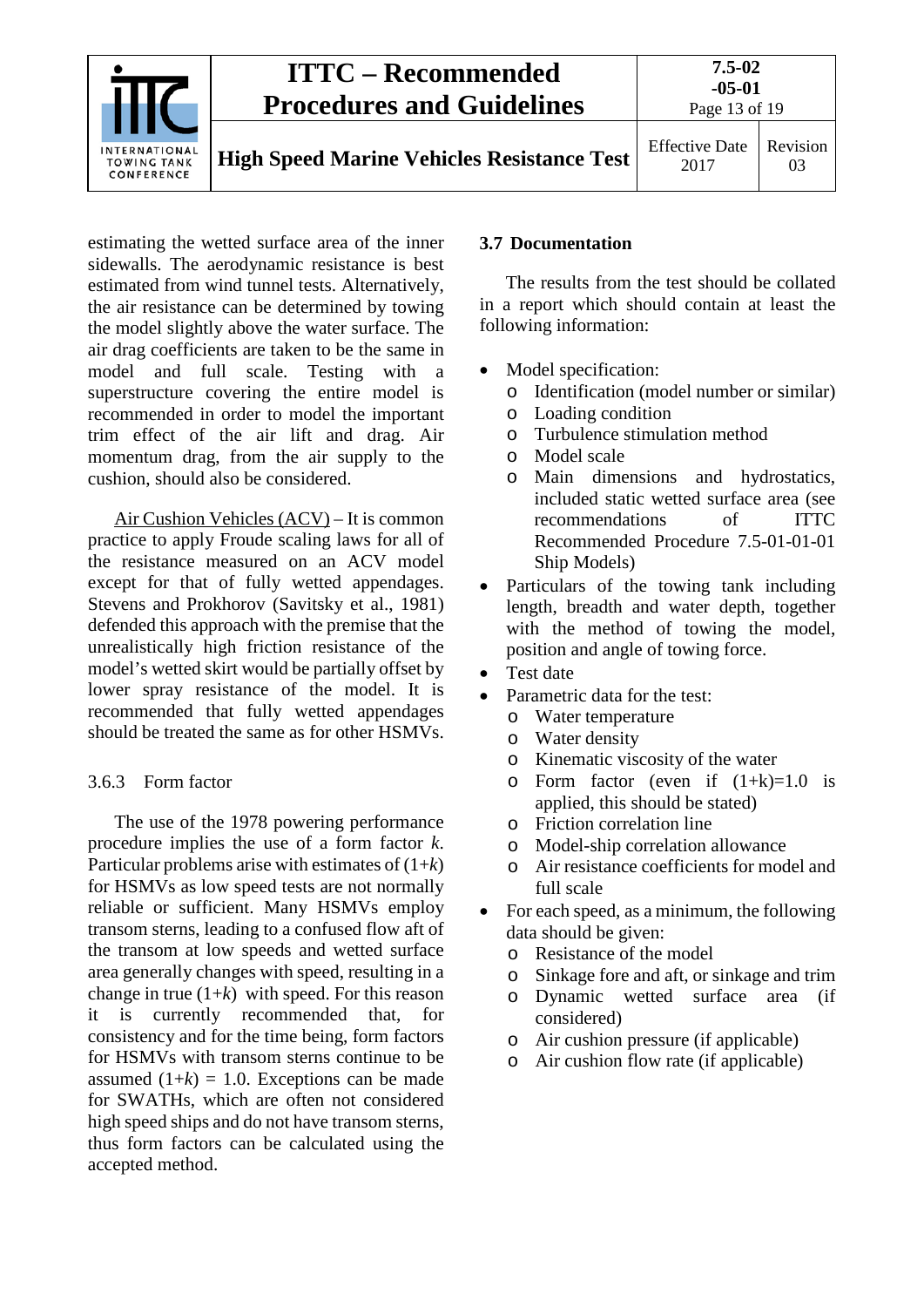

#### <span id="page-13-1"></span><span id="page-13-0"></span>**4. SPECIAL CONSIDERATIONS**

#### **4.1 Air Resistance**

This is an important area to address for the testing of HSMVs. However, given the differences in physical characteristics of each facility it is not possible to propose a particular testing method that will provide identical results in each facility. Factors such as the size of the carriage and permeability of its structure are difficult to quantify but can significantly affect the flow of air around the model as the carriage travels down the tank.

The speed at which air resistance becomes significant varies with the vehicle type. If it is decided that air resistance is insignificant for a particular HSMV model test, the justification for that decision should be documented in the test report.

When air resistance is considered to be significant, wind tunnel tests provide the best source of information for the superstructure since the model can be tested at higher Reynolds numbers.

Before making air resistance corrections for the model hull it is important to measure the actual airspeed beneath the carriage in the area the model will be tested. These measurements can be made without the model in place if the model cross section is small compared with the cross section of the air space housing the tank. Air speed measurements should be made over the speed range of interest with the carriage configured as it will be when tests are conducted. The air speed measurements and physical features of the above-water portion of the model should be well documented in the test report so that users of the test data can make their own estimates of air effects if they wish. When estimates of air resistance are made by staff members at the test facility, the method used, including details such as frontal cross section area and drag coefficient should be documented in the test report. Drag coefficients typically range from 0.3 - 1.0. Since HSMVs such as planing boats are extremely sensitive to trim, estimates of the effects of aerodynamic forces on trim should be made and documented in the same manner as for air resistance.

The recommended method of accounting for aerodynamic effects on trim*,* which are not properly taken into account on the model*,* is to calculate the difference in bow-up or bow-down moment between the model and full-scale vehicle by assuming centres of aerodynamic pressure and hydrodynamic pressure. These forces are then balanced against the towing force and the resulting moment converted to an effective shift in longitudinal centre of gravity.

#### <span id="page-13-2"></span>**4.2 Appendage Effects**

It is important to make adequate corrections for appendage effects on HSMV model test results. The following methods are commonly used to account for appendage effects:

- 1. Testing the bare hull and then separately accounting for the lift and drag of individual components using analytical methods. This method doesn't account for hull-appendage interaction effects, and should only be used in cases where only a very small model can be tested.
- 2. Testing the hull with and without appendages and extrapolating the values based on the local Reynolds number of each component.
- 3. A less time-consuming, but also less accurate method is to test the hull with appendages only, and then to calculate the scale effect of the appendages (CAppM - CAppS) by considering the local *Re* of each appendage.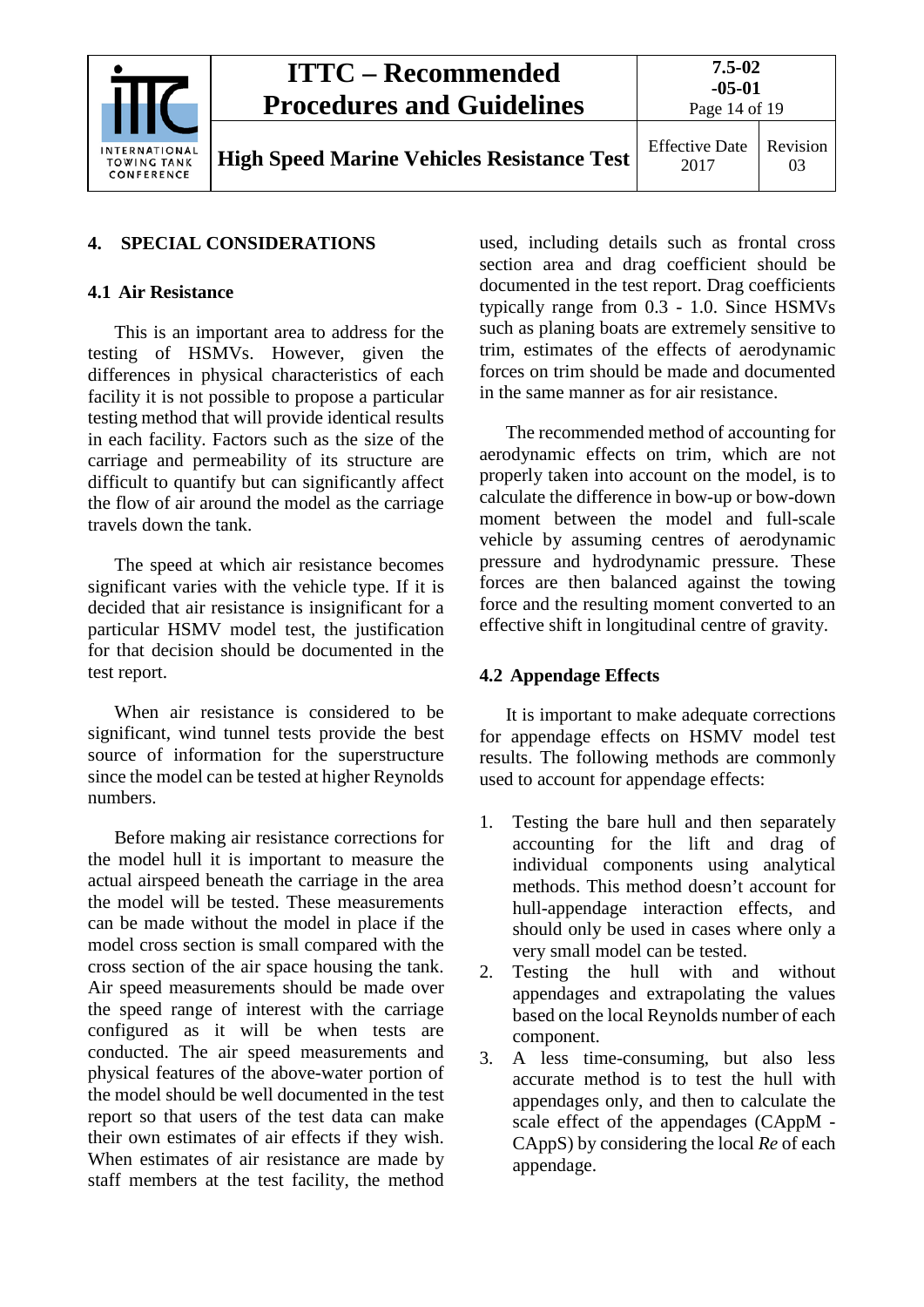

Testing both with and without appendages has the advantage of providing more information for extrapolating the test data using different methods. Trim moments caused by appendage forces not correctly represented in the experiment should be accounted for using equivalent shifts in centre of gravity location and displacement. If these corrections are made after the tests are completed, the results can be obtained by interpolating between results from tests with different centre of gravity locations. A method for setting up test programmes with the intent of making corrections at a later time was proposed by Hoyt and Dipper (1989).

HSMVs with lift-producing appendages have the added complication of Reynolds number effects on lift. One approach for addressing scale effects of lift-producing appendages is to modify the section shape or angle of attack of the model appendages so that the lift characteristics of the model appendages better represent those of the full-scale vehicle. Another way of dealing with the problem is to adjust the amount of ballast in the model to account for the scale effect on lift, but then one must remember also to correct for error introduced to the induced drag.

Further, for lift-producing appendages, there is the choice of either testing with the appendages, correcting for scale effects on lift and drag, or testing without appendages and to correct for the computed (or separately tested) lift and drag of the appendages. When a hydrofoil vessel is tested without the main hydrofoil system it will usually be most practical to test the hull fixed in heave and pitch at a range of draughts and trims, measuring the forces in the vertical plane in addition to the resistance. When calculating the combined resistance of hull and foils it is then required to interpolate the results to get the hull resistance at the draught and trim that matches the computed (or tested) lift and drag of the foil

system. A more thorough discussion of this is given in the report of the Committee for Testing of HSMV of the  $22<sup>nd</sup> ITTC$  (1999).

#### <span id="page-14-0"></span>**4.3 Wetted Area Estimation**

In cases where the wetted surface area varies significantly with speed, which is quite frequent with HSMVs, the running wetted surface area (WSA) should be estimated for each different speed. Possible methods include:

- visual observations from outside the model
- visual observations from inside the model
- above water photography or video
- underwater photography or video
- insoluble paint techniques
- water soluble paint techniques
- electrical wetting probes

Surface tension may have an effect on WSA, as discussed in some detail in the proceedings of the  $18<sup>th</sup> ITTC$  (1987). Surface tension leads to a different form of spray between model and full scale, the model spray appearing like a sheet of water rather than droplets as at full scale. For this reason, separation of the spray sheet at model scale is delayed and the WSA tends to become relatively larger with decreasing model size and model speed. Minimisation of scale effects due to surface tension can be achieved by using larger models, higher speeds, and the fitting of model spray rails which correctly simulate full scale rails and which can aid to the correct determination of WSA.

When making estimates of WSA and wetted length, a distinction is made between the area covered by spray and that covered by solid water. It is common practice to disregard the viscous drag of spray-covered areas and to account for only the viscous drag of the area wetted by solid flow. This practice is questionable but the flow in the spray region is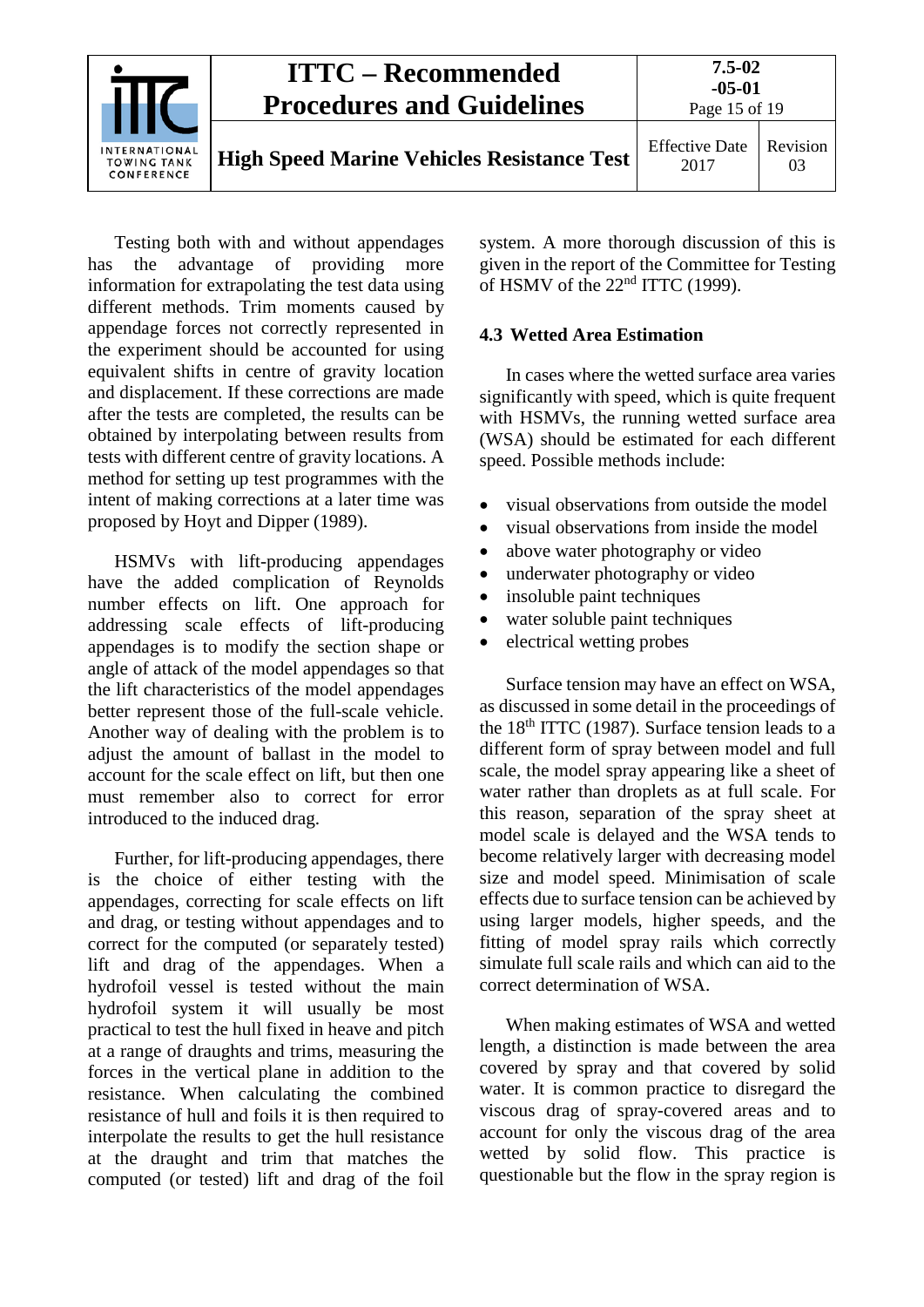|                                                   | <b>ITTC – Recommended</b><br><b>Procedures and Guidelines</b> | $7.5 - 02$<br>$-05-01$<br>Page 16 of 19 |                |
|---------------------------------------------------|---------------------------------------------------------------|-----------------------------------------|----------------|
| INTERNATIONAL<br><b>TOWING TANK</b><br>CONFERENCE | <b>High Speed Marine Vehicles Resistance Test</b>             | <b>Effective Date</b><br>2017           | Revision<br>03 |

extremely complex and no alternative practices are known.

For SWATHs it is standard practice to measure wetted area separately for the hulls and struts. The appropriate Reynolds number is later used to analyse the viscous resistance of each component separately. This procedure is also used for trimarans, where the length of the side hulls is different from that of the main hull.

Based on the need for higher accuracy and representation of the correct physics, it is recommended that running WSA should be used for HSMVs instead of static WSA. Any one of the measurement methods listed may give good results depending on the vehicle type and test facility characteristics, but the method of measurement and likely level of accuracy should be described and defined in test reports.

#### <span id="page-15-0"></span>**4.4 Spray Resistance**

At present there is no accepted method available to account for scale effects in resistance attributable to spray.

#### <span id="page-15-1"></span>**4.5 Blockage**

Blockage was addressed for different types of HSMVs by Savitsky et al.*,* Müller-Graf and others, and these are summarised as follows:

For planing hulls, Savitsky et al. (1981) stated that wall effects are believed to be minimal if the tank width is at least seven times the model beam. For semi-displacement hulls and hydrofoils, Müller-Graf (1987) stated that tank depth should be greater than 0.8 times the model length and the tank width should be greater than two times the model length.

For SWATHs, the blockage correction for conventional ships can be used at Froude numbers below 0.35. At higher speeds, blockage effects can be estimated using three dimensional wave resistance calculations for the situation with the model in a tank.

For SES and ACVs blockage effects might be calculated using simple numerical methods like those summarised by Doctors (1992).

For displacement and semi-displacement ships, two-dimensional wave resistance calculations might be applied. Relatively simple computer programs for blockage and shallow water corrections based on thin-ship theory by Lunde (1951) have been found useful for this purpose.

For high speed cavitating submerged or surface piercing hydrofoils the blockage effects can be calculated using iterative panel methods as given by Bal (2008, 2011).

#### <span id="page-15-2"></span>**4.6 Captive Resistance Tests**

In some cases the standard way of connecting the model to the carriage is not the best for HSMV. Some alternative test set-ups are described below.

<span id="page-15-3"></span>4.6.1 Fully captured force measurements and simulation

The method is made up of force measurements on a fully or partly captured model and a computer simulation using the database of the measured hydrodynamic forces. In this method, any additional forces acting on appendages and scale effects can be taken into account. Hydrodynamic forces (drag, lift, and trim moment) acting on a fully captured model, are measured by systematically changing trim, sinkage (negative), and speed. By solving the equilibrium equation of forces using the measured data, running attitudes and resistance of a craft can be obtained. Multi-component load cells are used to measure the forces.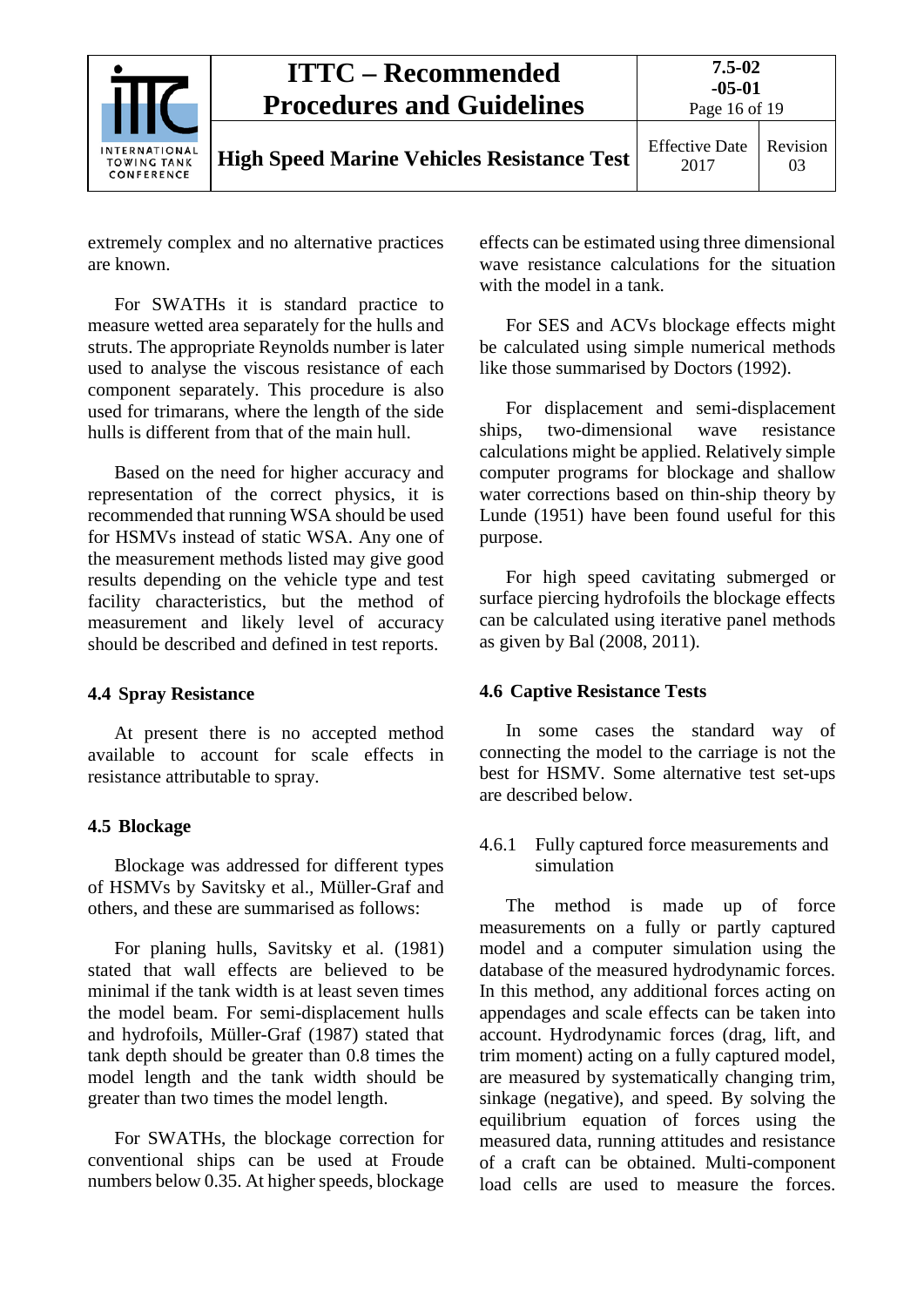

Extrapolation to full scale is carried out in the same way as for ordinarily towed models. The effect of appendages can be obtained by a summation of hydrodynamic forces in the equilibrium equation. This method can easily cope with design changes, such as the location of the centre of gravity, appendages and thrust force direction. The disadvantage of the method is that the hydrodynamic force measurements are time-consuming compared with a conventional resistance test. Also, investigations of porpoising and chine walking are precluded.

It is noted that any standing waves in the towing tank should be reduced as much as possible since they affect the lift force directly. It is also more important to have well-aligned rails and a smooth running carriage for this method than for towing a model free to heave and trim. Typical practical methods together with results are described by Ikeda (1992), Ikeda et al. (1993), Yokomizo and Ikeda (1992), and Katayama and Ikeda (1995, 1996) for planing craft and by Minsaas (1993) for fully submerged hydrofoils.

#### <span id="page-16-0"></span>4.6.2 Partially captured force measurements

To avoid the effect of water surface fluctuation on lift force, hydrodynamic force measurements in the free-to-heave condition have been developed. Using the measured drag and moment, an equilibrium equation of two forces is solved to provide the running attitude and resistance of a fast craft. A variation of this method, which is used in cases where the trim of the ship is going to be controlled, for instance by a forward lifting foil system, the model is fixed in the required trim without the need for any iterations. The required control system force is then easily determined from the trim moment measurement.

#### <span id="page-16-1"></span>4.6.3 Automatic attitude control

A more sophisticated experimental method has been developed on the basis of the same philosophies. The experimental apparatus is composed of a force measurement system, a system for solving the equilibrium equation of the forces by a computer in real time and a system for continuously changing the running attitude of the model, for instance by stepping motors. Forces acting on a model craft are measured and its attitude changed using these values to satisfy the equilibrium of forces. Additional forces acting on appendages and any predictable scale effects can be taken into account in the calculation.

# <span id="page-16-3"></span><span id="page-16-2"></span>**4.7 Added Resistance in Waves**

### 4.7.1 Speed & connection to carriage

To measure the added resistance in waves, it is important that the application point and direction of the tow force resemble the propulsor thrust as closely as possible, so that artificial pitching moments are not introduced. The resistance is taken as the horizontal component of the towing force, as in calm water.

An important point to consider is whether to keep the model speed constant (by having a fairly inelastic towing connection to the carriage), or to allow for surge motions relative to the carriage. Alternatives to constant speed are constant force (speed will be the result, and added resistance found from interpolation of the calm water resistance curve), or "semi-constant" force. The simplest way of getting a "semiconstant" force is to use a fairly soft spring in the towing connection. Spring stiffness must be selected to avoid resonance in surge, and to avoid overloading of the spring. A more advanced way is to use a computer controlled winch (or servo), or a feedback control of the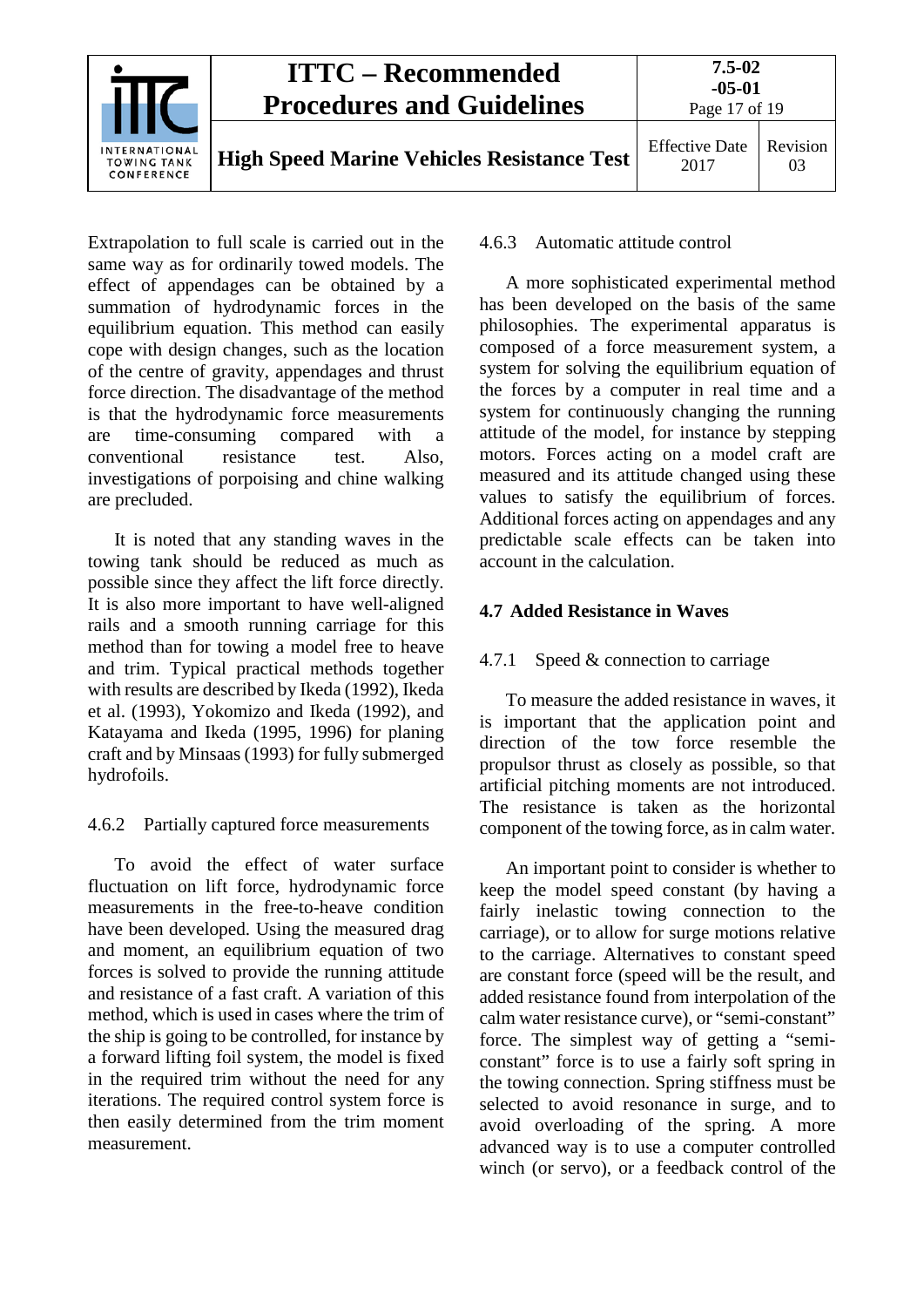| <b>ITTC – Recommended</b><br><b>Procedures and Guidelines</b> | $7.5 - 02$<br>$-05-01$<br>Page 18 of 19           |                               |                |
|---------------------------------------------------------------|---------------------------------------------------|-------------------------------|----------------|
| INTERNATIONAL<br><b>TOWING TANK</b><br>CONFERENCE             | <b>High Speed Marine Vehicles Resistance Test</b> | <b>Effective Date</b><br>2017 | Revision<br>03 |

carriage speed, to get a specified relation between towing force (resembling propeller thrust) and speed. Constant force can be obtained by using a weight, string and pulley system, although the inertia of the weight is a source of error.

What towing method to choose depends on the purpose of measuring the added resistance, as well as the type of ship, and sea state.

# <span id="page-17-0"></span>4.7.2 Waves

By testing in regular waves of different length, one might calculate the full scale added power or speed loss using for instance the method outlined in ITTC Recommended Procedure 7.5-02-03-01.5.

By testing in irregular waves, the added resistance in that particular sea state is found directly. Added power is then found by use of a propulsive efficiency. For small and moderate sea states, the propulsive efficiency might be taken as the value found in calm water. For higher sea states, propulsive efficiency had better be determined by self-propulsion tests in waves.

<span id="page-17-1"></span>4.7.3 Calculating the added resistance

The added resistance in model scale is calculated as:

$$
R_{\text{AWM}} = R_{\text{TWM}} - R_{\text{TM}}
$$

where  $R_{\text{TMW}}$  is the total resistance measured in waves. Note that the calm water resistance of the model  $R_{TM}$  should be measured with exactly the same set-up and connections as for the tests in waves.

Usually, the added resistance is scaled according to Froudes similarity law:

$$
R_{\rm AWS} = R_{\rm AWM} \ \lambda^3 \ \rho_{\rm S}/\rho_{\rm M}
$$

For this to be strictly valid, there shall be no increase in frictional resistance due to waves. There is usually a change in wetted surface when running in waves, but this change is very time-consuming to determine with accuracy. However, if the wetted surface in waves can be determined, a better scaling relation for added resistance in waves is:

 $R_{\text{AWS}} = (R_{\text{TWM}} - R_{\text{TM}} - R_{\text{FM}}(S_{\text{WWW}}/S_{\text{M}} - 1))\lambda^3$  $\rho_{\rm S}/\rho_{\rm M} + R_{\rm FS}(S_{\rm WWM}/S_{\rm M} - 1)$ 

where  $R_F$  is the frictional resistance and  $S_{WW}$  is the wetted surface in waves. Froude scaling the added resistance will over predict the full scale added resistance.

# <span id="page-17-3"></span><span id="page-17-2"></span>**5. VALIDATION**

# **5.1 Uncertainty Analysis**

Uncertainty analysis should be performed in accordance with the 'Guide to the Expression of Uncertainty Analysis in Experimental Hydrodynamics' 7.5-02-01-01 and 'General Guidelines for Uncertainty Analysis in Resistance Tests' 7.5-02-02-02.

# <span id="page-17-4"></span>**5.2 Benchmark Tests**

Benchmark data are collected and described in 'Benchmark Database for CFD, Validation for Resistance and Propulsion', 7.5-03-02-02.

See also the following reference: Summary and Conclusions of Co-operative Model Resistance Experiments (19<sup>th</sup> ITTC 1990 pp. 329-332), (1) Hard Chine BTTP Model, (2) Semi-Displacement Geosim Models in Japanese Towing Tanks (11-1 ) Resistance Tests (19th ITTC 1990 pp.360-365).